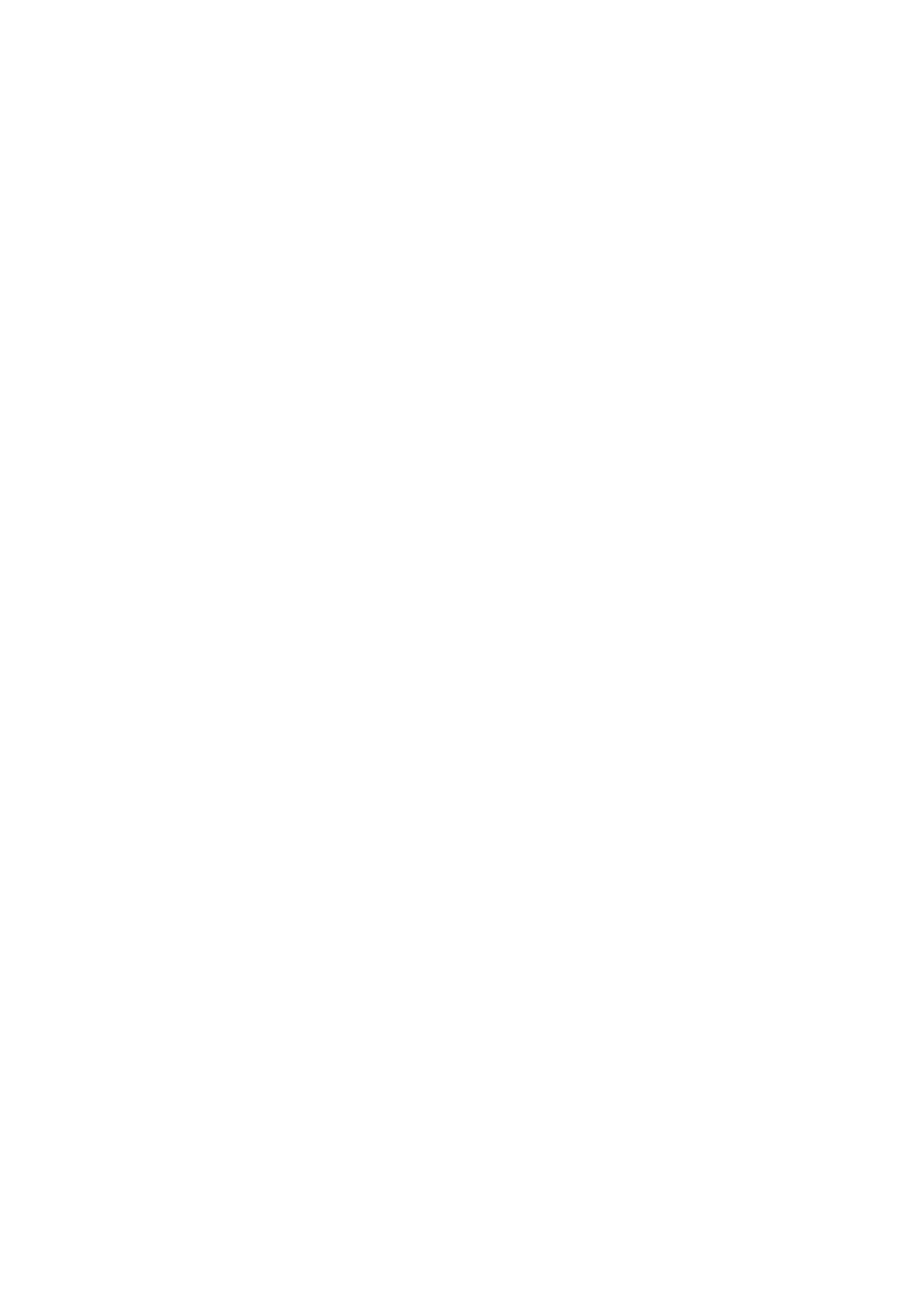#### Abstract

This work proposes an implementation of a linked list for faster parallel access by multiple processes or threads. Instead of only being able to lock the whole list or element by element, the list is partitioned into smaller parts which each can be locked individually if access is needed. This enables processes to work simultaneously in different parts of the list without producing a large overhead of locking elements. The list is implemented in Java. The results of the benchmarks show a considerable gain in speed with this new approach.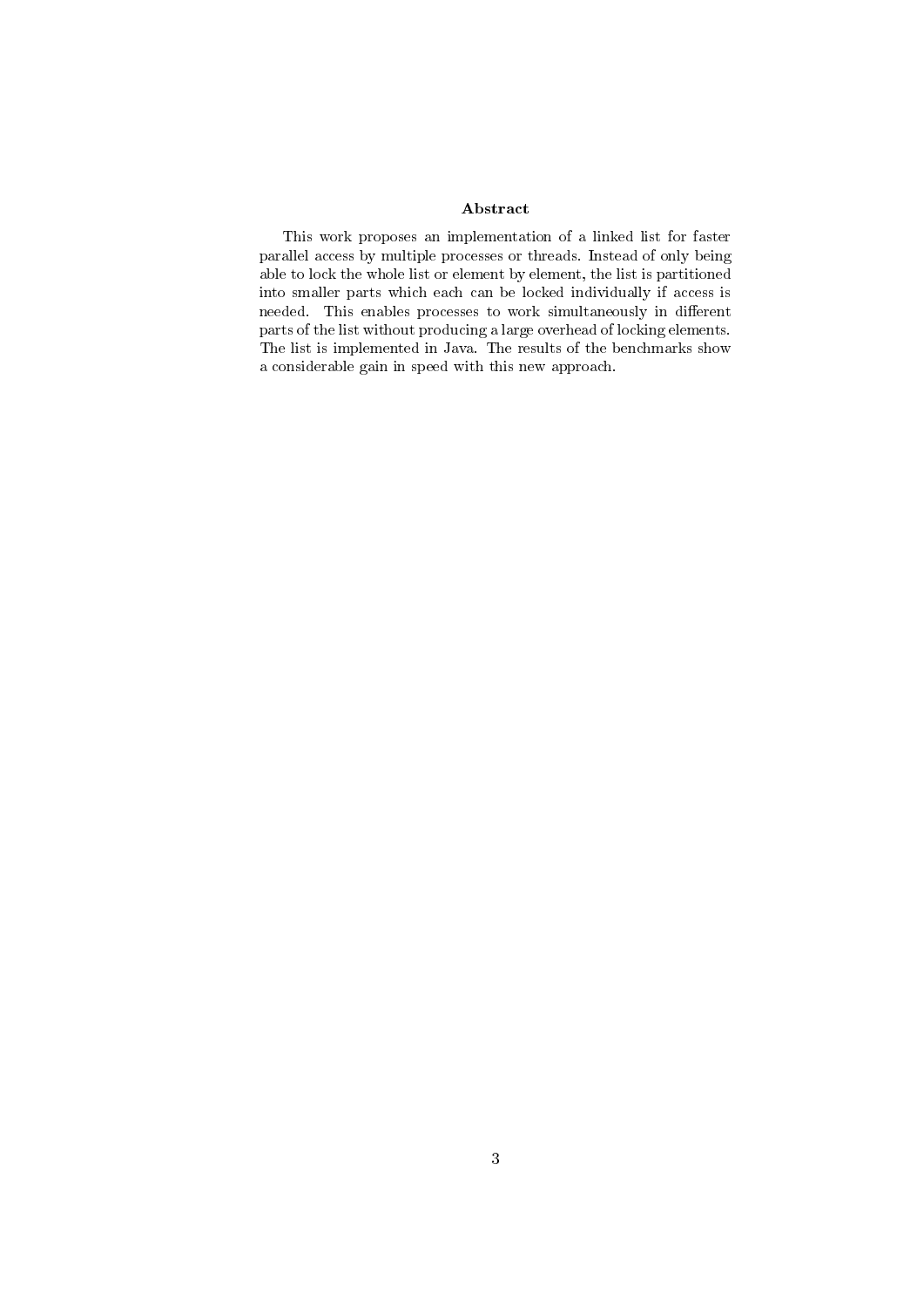## Contents

| $\mathbf{1}$ |         | Introduction                                                                                                                                                                                                                                            | 5              |
|--------------|---------|---------------------------------------------------------------------------------------------------------------------------------------------------------------------------------------------------------------------------------------------------------|----------------|
| $\bf{2}$     |         | <b>Related Work</b>                                                                                                                                                                                                                                     | 6              |
|              | 2.1     | Performance                                                                                                                                                                                                                                             | 6              |
|              | 2.2     |                                                                                                                                                                                                                                                         | 6              |
|              | 23      |                                                                                                                                                                                                                                                         | $\overline{7}$ |
|              | 2.4     |                                                                                                                                                                                                                                                         | $\overline{7}$ |
| 3            | Idea    |                                                                                                                                                                                                                                                         | 8              |
| 4            |         | Implementation                                                                                                                                                                                                                                          | 10             |
|              | 4.1     |                                                                                                                                                                                                                                                         | 10             |
|              | 4.2     | GenericNode                                                                                                                                                                                                                                             | 10             |
|              | 4.3     |                                                                                                                                                                                                                                                         | 11             |
|              | 4.4     | LockList                                                                                                                                                                                                                                                | 11             |
|              | 4.5     | LockListV2                                                                                                                                                                                                                                              | 12             |
|              |         | 4.5.1<br>Variables                                                                                                                                                                                                                                      | 12             |
|              |         | 452<br>Functions                                                                                                                                                                                                                                        | 13             |
| 5            |         | <b>Benchmark</b>                                                                                                                                                                                                                                        | 15             |
|              | 5.1     | .<br>In the company of the company of the company of the company of the company of the company of the company of th<br>Single Lock                                                                                                                      | 15             |
|              | 5.2     |                                                                                                                                                                                                                                                         | 15             |
|              | 53      |                                                                                                                                                                                                                                                         | 16             |
| 6            |         | <b>Future Work</b>                                                                                                                                                                                                                                      | 20             |
|              | 6.1     | Number of locks                                                                                                                                                                                                                                         | 20             |
|              | 6.2     | Reballancing                                                                                                                                                                                                                                            | 20             |
|              | 63      | Other data structures entering the series of the state of the state of the state of the state of the state of the state of the state of the state of the state of the state of the state of the state of the state of the stat                          | 20             |
| 7            |         | Conclusion                                                                                                                                                                                                                                              | 21             |
| ${\bf A}$    | Javadoc |                                                                                                                                                                                                                                                         | 22             |
|              | A 1     |                                                                                                                                                                                                                                                         | 22             |
|              | A 2     | GenericNode                                                                                                                                                                                                                                             | 24             |
|              | A 3     | LockNode                                                                                                                                                                                                                                                | 25             |
|              | A 4     | LockListV2                                                                                                                                                                                                                                              | 27             |
|              | A.5     |                                                                                                                                                                                                                                                         | 32             |
|              | A 6     |                                                                                                                                                                                                                                                         | 33             |
|              | A.7     |                                                                                                                                                                                                                                                         | 34             |
|              | A.8     | NonUniqueKeyException<br>the contract of the contract of the contract of the contract of the contract of the contract of the contract of the contract of the contract of the contract of the contract of the contract of the contract of the contract o | 35             |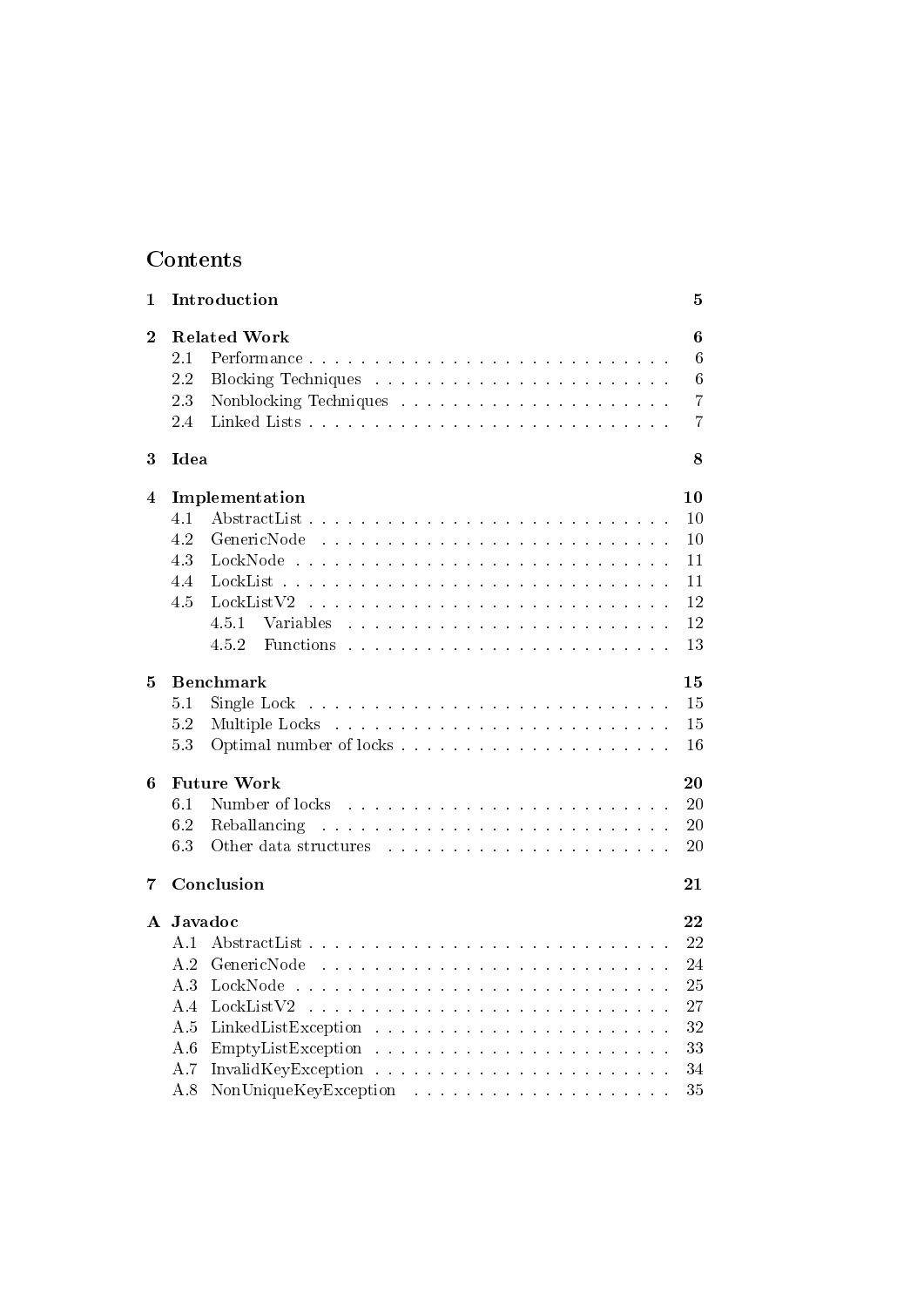### 1 Introduction

A few years ago, processor manufacturers tried to outperform each other in terms of clockspeed of their processors, until the first multicore processor hit the market. Nowadays terms like "dualcore" or "quad core" are used to sell chips instead of  $3+GHz$  figures. Today even most laptops contain a chip with at least two cores. This development leads to new challenges for hardware and software engineers: How to best use all this computation power?

On the hardware side things like shared memories and cache coherency bring new challenges where as on the software side the need for faster datastructures with parallel access for multiple processes or threads arises. Popular datastructures like arrays, linked lists and trees need to be reimplemented to give access to more than one thread at the time.

This work proposes an implementation of a sorted linked list for faster parallel access in Java. Locking nodes are distributed over the list such that parts of the list can be locked individually. The subsequent benchmarks have shown an increase in speed for increasing numbers of threads and locks.

The following pages present an overview of related work (section 2), the basic idea behind the implementation (section 3), the implementation itself (section 4) and the benchmarks (section 5) which the implementation has been subjected to.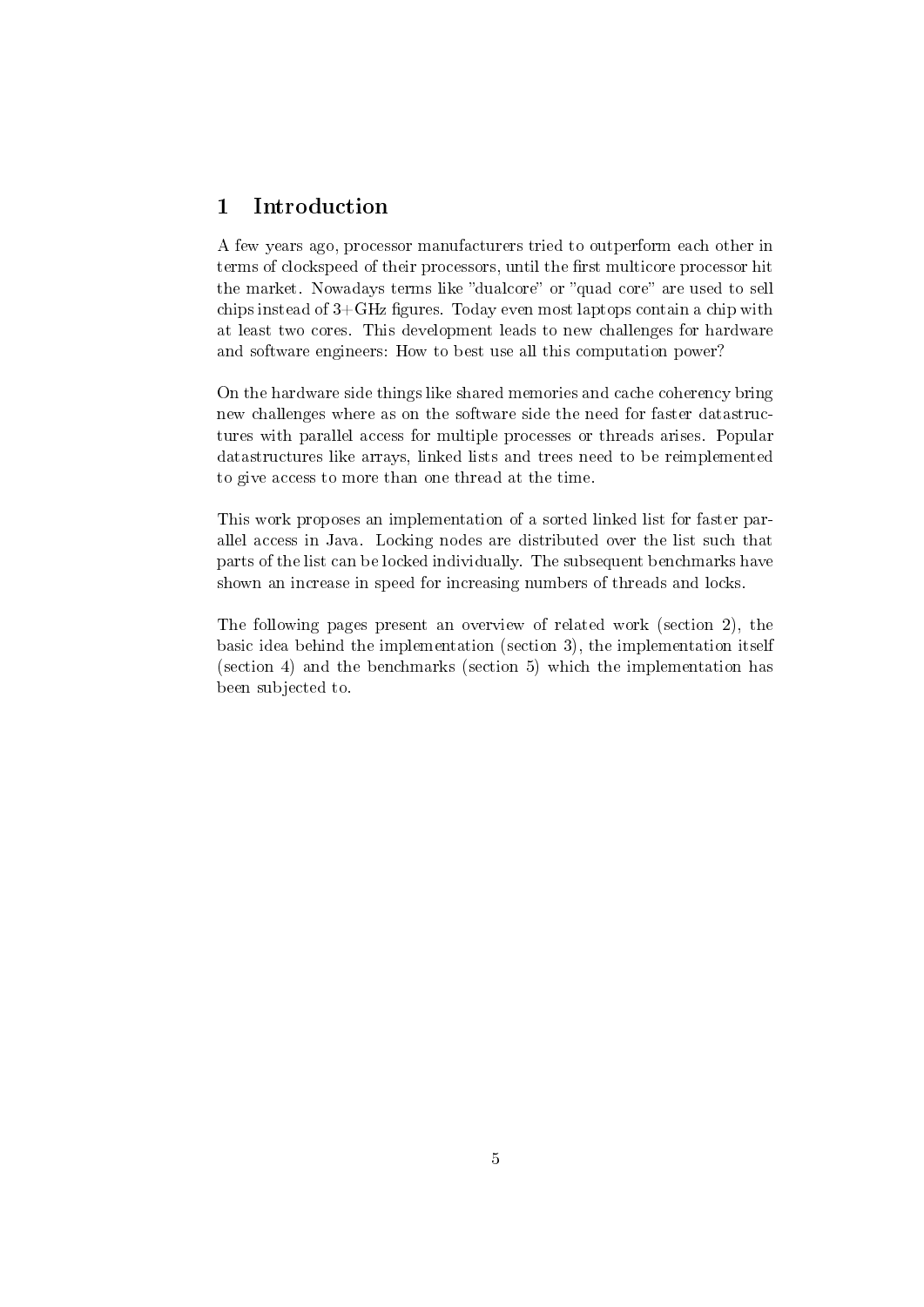#### 2 Related Work

In [1] Moir and Shavit talk about the difficulties that arise while implementing and verifying concurrent data structures. On multicore processors the steps of threads can be interleaved arbitrarily. This means that the computation has to be viewed as completely asynchronous which leads to a lot of challenges in terms of performance and scalability. While lock-based blocking implementations are relatively easy to design and verify, they introduce new problems, while non-blocking approaches are usually a lot harder to design and verify.

#### 2.1 Performance

The ratio of the execution time of an application on a single core to the execution time on  $P$  cores is called *speedup*. It measures how efficiently an application uses the available machine. A *linear speedup* of P would be desirable but is very hard and in some situations even impossible to achieve. If speedup grows with  $P$ , an application is called *scalable*. Introducing locks into a datastructure can severely limit scalability due to sequential bottlenecks. A sequential bottleneck is code which can only be executed by one thread at the time ie. that is executed while holding a lock. Say b is the fraction of the program that is subject to a sequential bottleneck and the program takes one time unit on a singlecore processor. Then the sequential part takes  $b$  time units on a  $P$ -core processor and the rest of the programm takes  $(1 - b)/P$  time units. This means that the speedup S in the best case is limited to  $1/(b + (1 - b)/P)$ . Hence, if 10% of the application has to be executed sequentially  $S$  is limited to 5.3 on a 10-core processor. So the application is running at half the machines capacity. On our 16-core benchmark server the numbers are even more dramatic: The speedup would be at most 6.4 which is a mere 40% of the capacity of the server! Reducing the number and length of sequentially executed sections is therefore crucial to performance.

#### 2.2 Blocking Techniques

Blocking techniques are usually quite simple to implement compared to nonblocking techniques but they have the undesirable effect, that a delayed thread holding a lock also delays all other threads trying to acquire that lock. Parts of applications that use locks lack parallelism and are therefore not scalable. One way to overcome this problem is a fine-grained locking scheme, which means to reduce the number of instructions executed while holding a lock and/or using multiple locks for different parts of a data structure such that individual operations can take place at the same time when not accessing the same parts of the data structure. Another way is to access the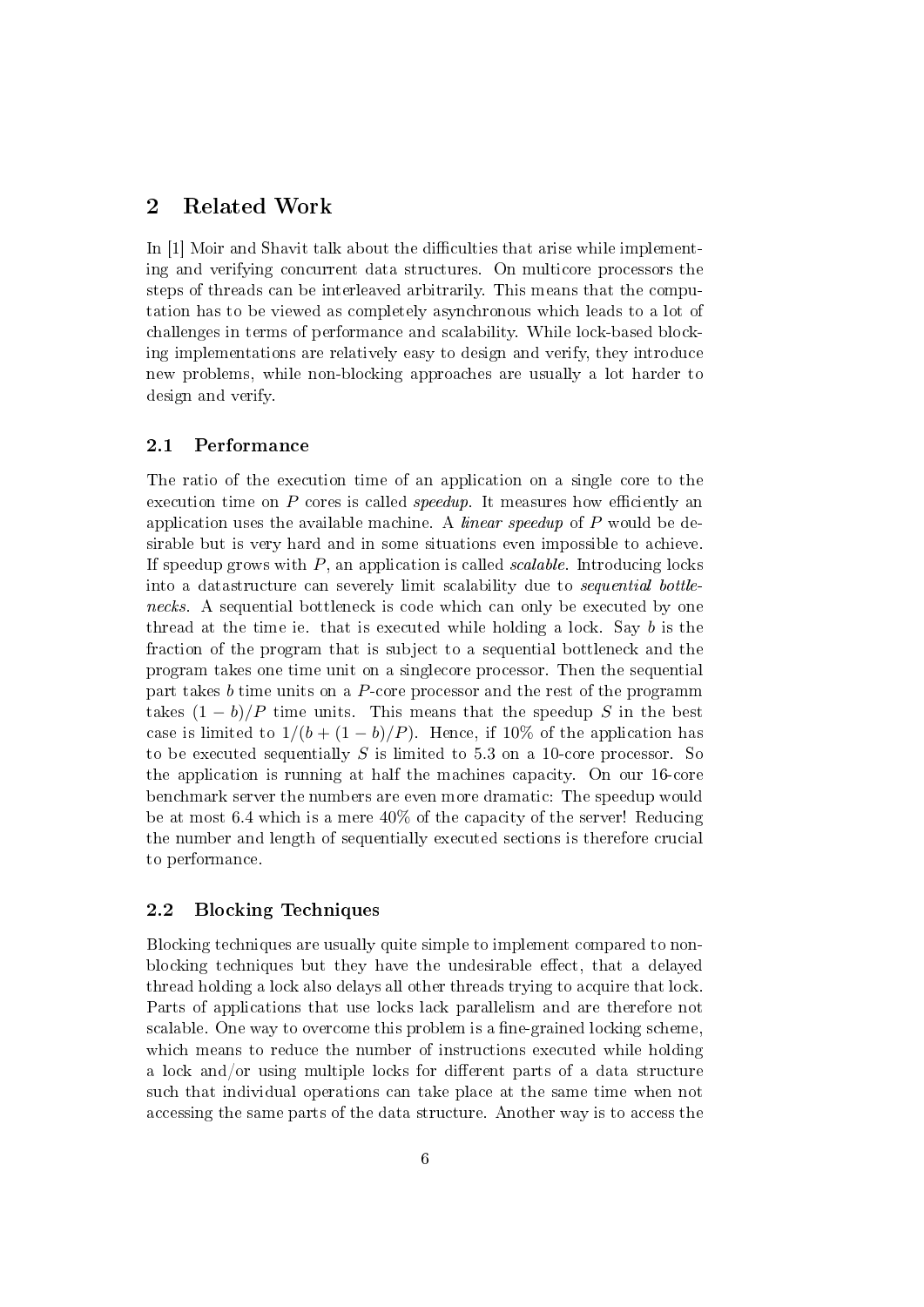data structure in different time intervals. One popular technique to do so is  $backoff.$ 

#### 2.3 Nonblocking Techniques

Nonblocking techniques try to overcome the limitations introduced by the use of locks in a data structure. Thus nonblocking progress conditions have been considered in the literature:

- $\bullet$  wait-freedom guarantees that an operations completes after a finite number of its own steps.
- lock-freedom guarantees that after a finit number of an operations steps, some operations completes.
- obstruction-freedom guarantees the completion of an operation within a finite number of steps after it stops encountering interference from other operations.

Of course wait-freedom is a stronger condition than lock-freedom, and lockfreedom is a stronger condition than obstruction-freedom. Nevertheless, all three conditions forbid the use of locks. Although stronger conditions seem useful, weaker conditions are usually easier to implement and to prove correct.

Nonblocking data structures are implemented using a number of special atomic instructions such as compare-and-swap (CAS) and load-linked/storeconditional (LL/SC). Such instructions are universal: there exists a waitfree implementation for any datastructure on a system that supports such instructions.

#### 2.4 Linked Lists

Other than globally locking a linked list, the most popular technique is handover-hand locking where each node has an associated lock. A thread traversing a list always locks the next node before unlocking the previous one, thus preventing overtaking which may cause unnoticed deletion or insertion of a node. However, this limits concurrency as one thread can't overtake another in the list even if its operations need nodes in a completely different part of the list.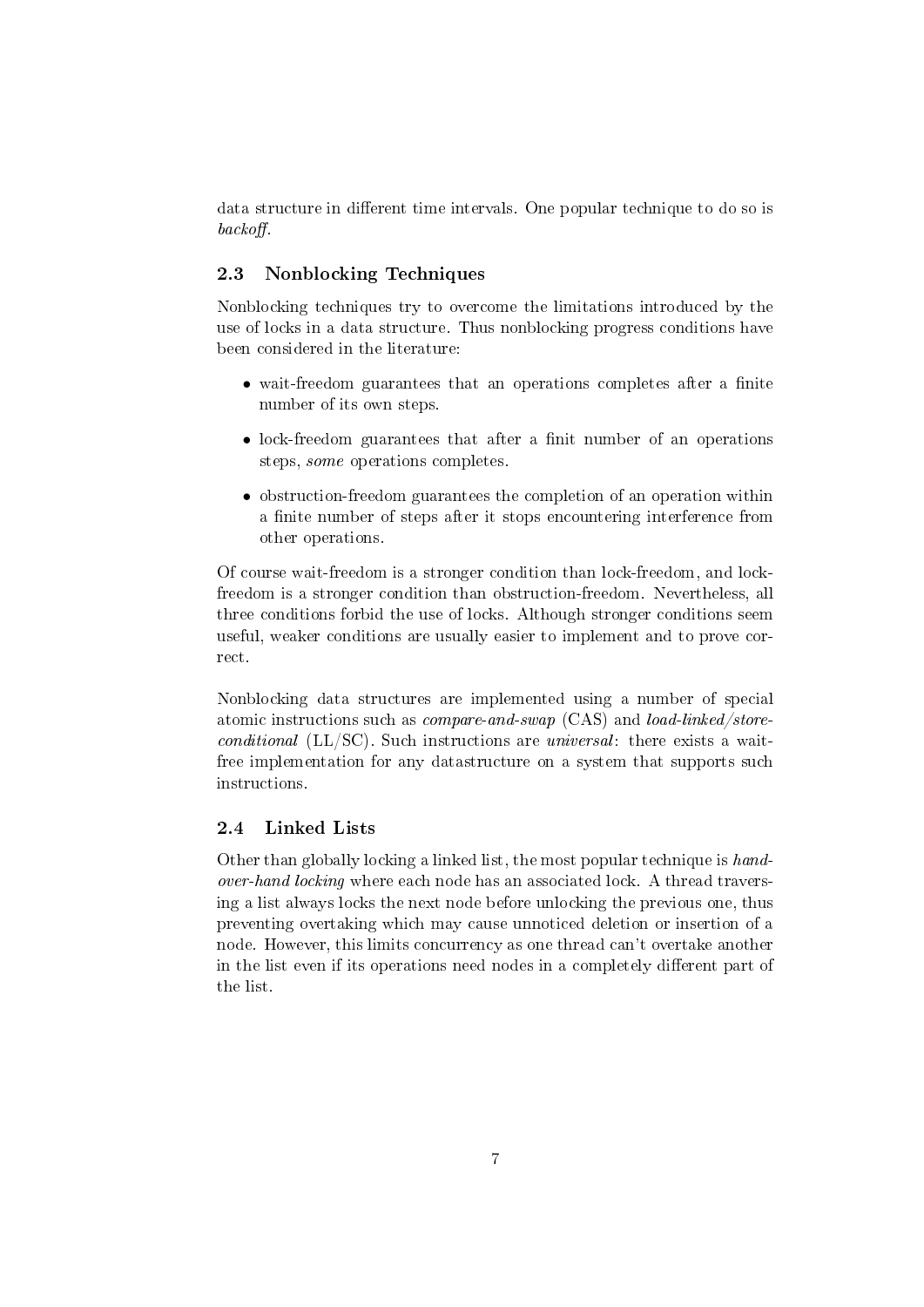### 3 Idea

To keep the data in a linked list consistent, the accessed data has to be locked on access. This means that if two threads want to access the list simultaneously one of them has to wait for the other to finish its operation. Thus, there is no gain in speed if two threads work on the list. On the contrary: In most situations the operations are slower, as the locking process takes time and resources. This problem has no solution if the operation needs the whole list to be locked. However, what if two operations only need to change a few elements? In this situation a second operation in another part of the list could take place simultaneously! This is especially true for large lists with a few thousand or so elements.

So why not lock each element separately? This would cause a lot of overhead compared with only one lock for the whole list. Furthermore operations like insert and delete would become rather complicated as more than one element has to be locked and one would always have to check whether those locked elements are still part of the list after locking them. This is the motivation behind this work. What this work proposes are several locks distributed over the list which are responsible for locking a certain part of the list.



Figure 1: List with gray locking nodes

Fig. 1 shows the basic principle of the distributed lock elements. The first node (header, see Sec. 4.5.1) is always a locking element. Each gray lock node is responsible for locking the following normal nodes up to the next lock node. The nodes between two locks are called a *group* 

As inserting and deleting a node changes the structure of the list, the distribution of locks may become unballanced if for example a lot of nodes are deleted in a certain part of the list. After a certain number of deletes and inserts the list is therefore reballanced. Reballancing is done under these conditions:

- $\bullet$  The number of needed locks differs by two from the number of locks currently in the list, or
- There is a group with less than two elements, and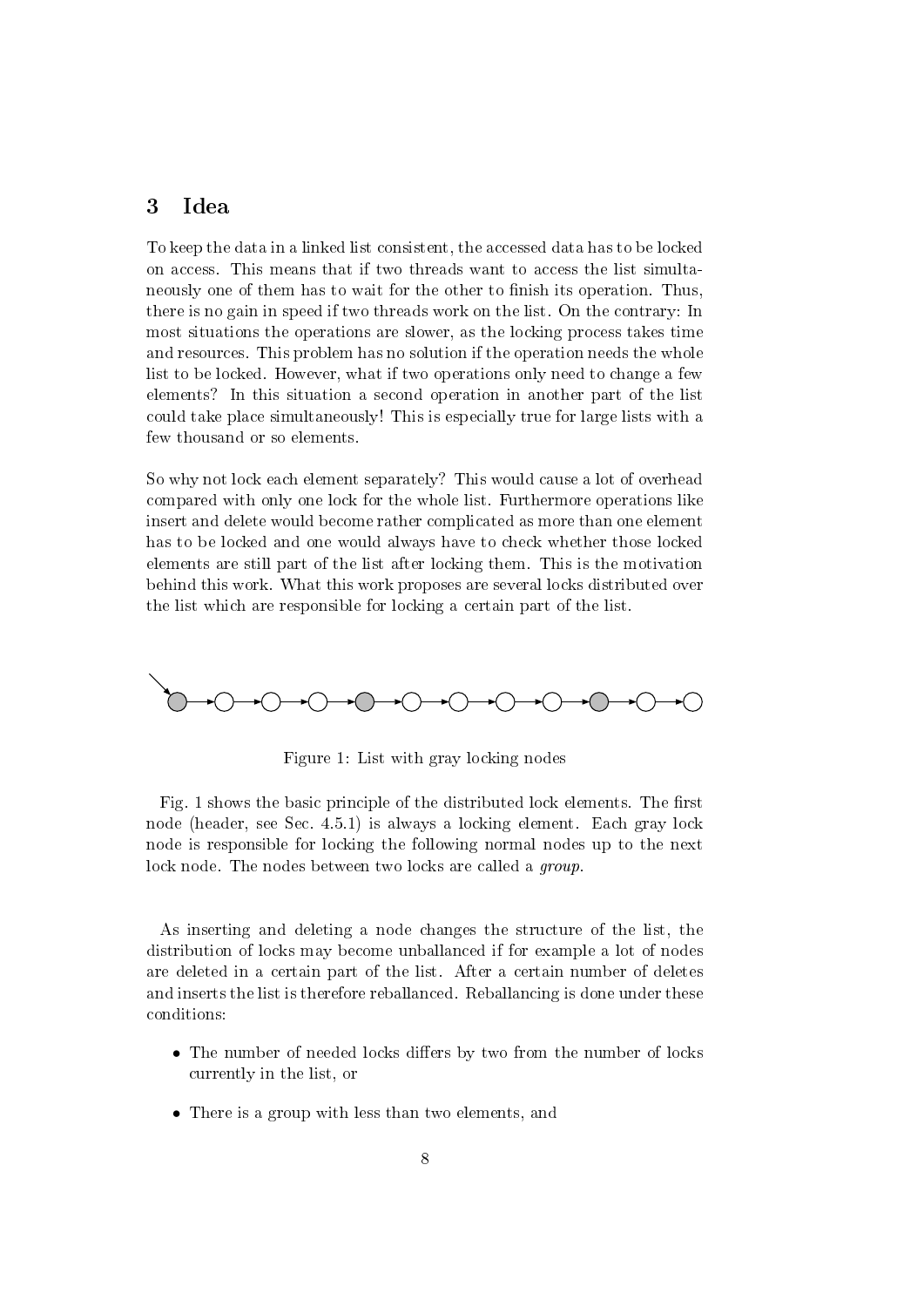$\bullet\,$  There is no other reballancing operation currently running.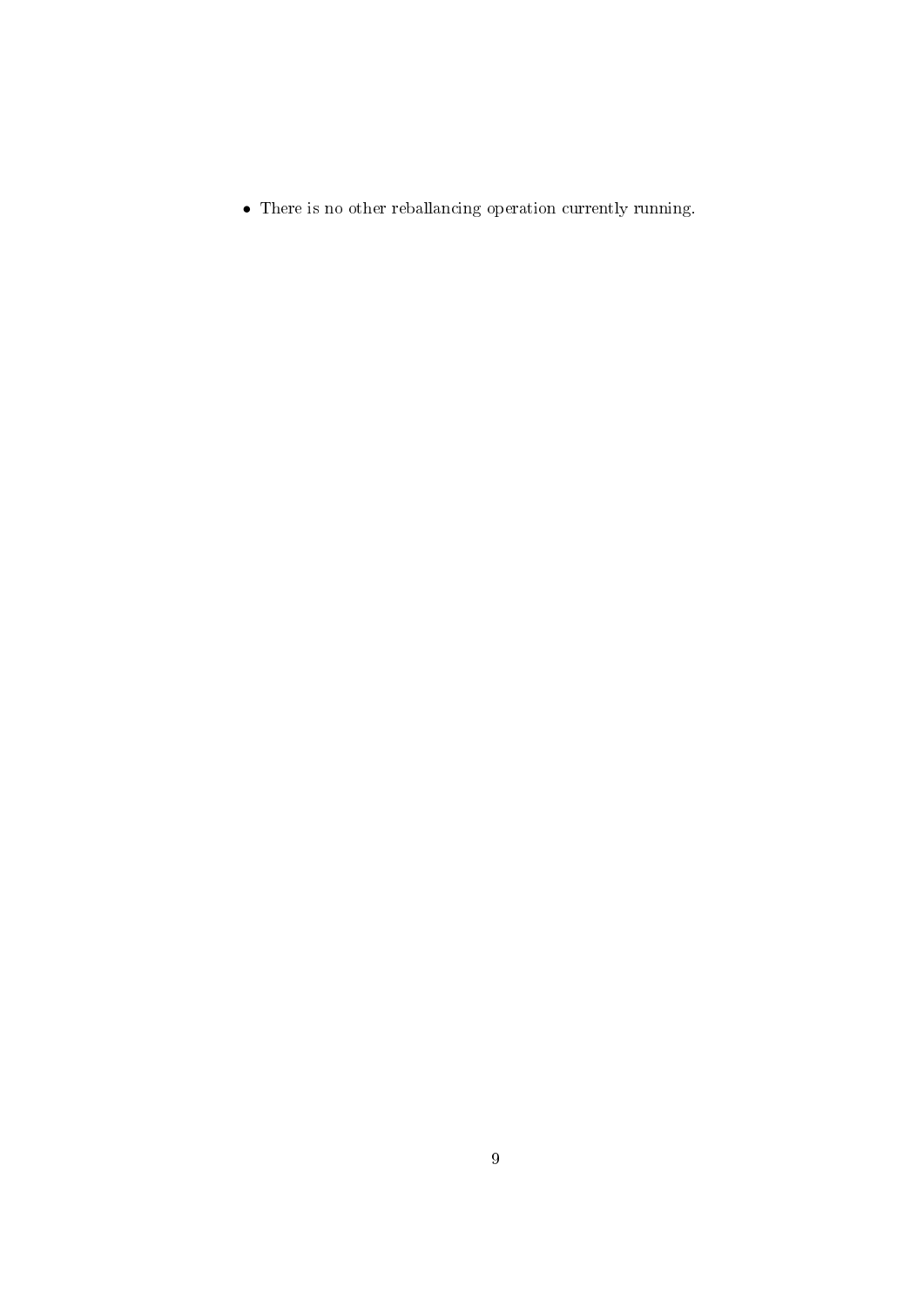### 4 Implementation

The list is implemented in Java. Following is a detailed description of the individual classes.

### 4.1 AbstractList

The class AbstractList provides a base class for the implementation of a linked list. This class contains definitions for the following abstract methods and variables:

- listSize is an AtomicInteger and contains the size of the list. It is incremented or decremented by insert and delete, respectively. The AtomicInteger type ensures that increments and decrements are atomic operations.
- first ( $\cdot$ ) returns the first element of the list. It provides an entrypoint to the list.
- insert (GenericNode newNode) inserts a new node newNode into the list. It throws LinkedListExceptions.
- delete (int key) deletes the element from the list, that corresponds to the provided key. It too throws LinkedListExceptions.
- is **Empty**() returns true if the list is empty, that is if list Size  $==0$ . and false otherwhise.
- print () prints the list to stdout.

AbstractList also provides these non-abstract functions to handle listSize :

- size () returns the value of list Size, that is the size of the list.
- setSize (int n) sets the size of the list listSize to the value of the parameter n.
- incrementSize( ) increments the value of listSize by 1.
- decrementSize( ) decrements the value of listSize by 1.

### 4.2 GenericNode

GenericNode class provides a basic node for the list. A node consists of a key, an element and a pointer to the next node in the list. The class has two constructors: The first has an object and a key as parameters whereas the second only has the key. However, the second just calls the first with "null" as object.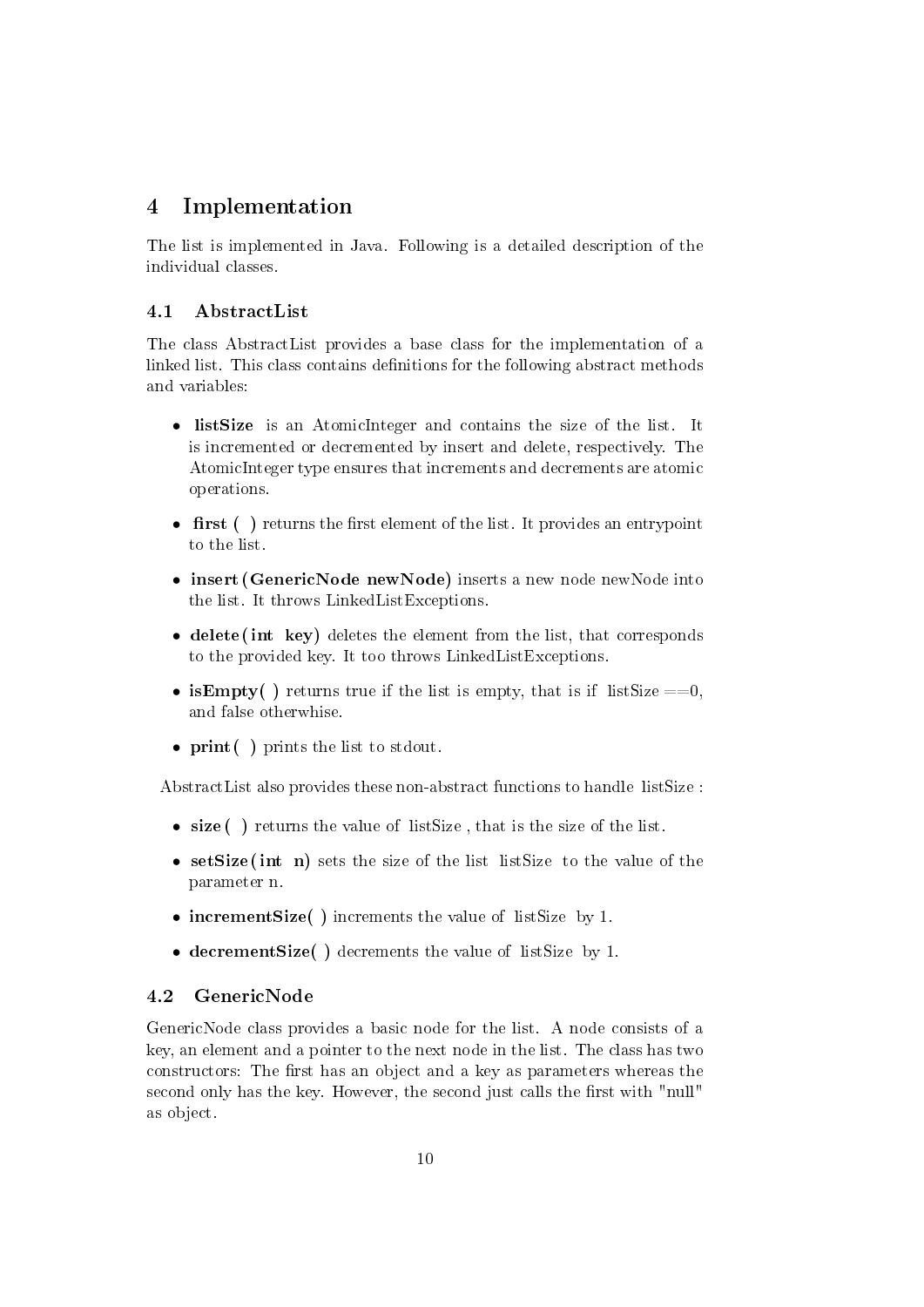#### 4.3 LockNode

The LockNode class extends GenericNode. It has the same two constructors as GenericNode and both just call the corresponding superconstructor. The class also provides some additional variables and functions. All variables are protected, so they can't be accessed outside the lists package. The new protected variables are the following:

- locked is an AtomicBoolean and provides the means to lock a node. It can only be accessed through functions in the LockList classes.
- lockedBy denotes which thread currently holds the lock. It is set to the threads id whenever a lock is acquired.
- nextLock is a pointer to the next lock in the list or to the sentinel if it is the last lock in the list.
- active is a boolean that indicates whether or not the lock is still an active lock in the list. During reballancing locks might be deleted from the list and active is set to false .

The two public functions of LockNode are nextLock() and isActive (). The first returns a pointer to nextLock and the later returns the value of active.



Figure 2: Class diagram of nodes

#### 4.4 LockList

This class is the first attempt. It had several unresolved issues which eventually resulted in LockListV2, a complete redesign of the list class. With this implementation every lock also held data and could be inserted and/or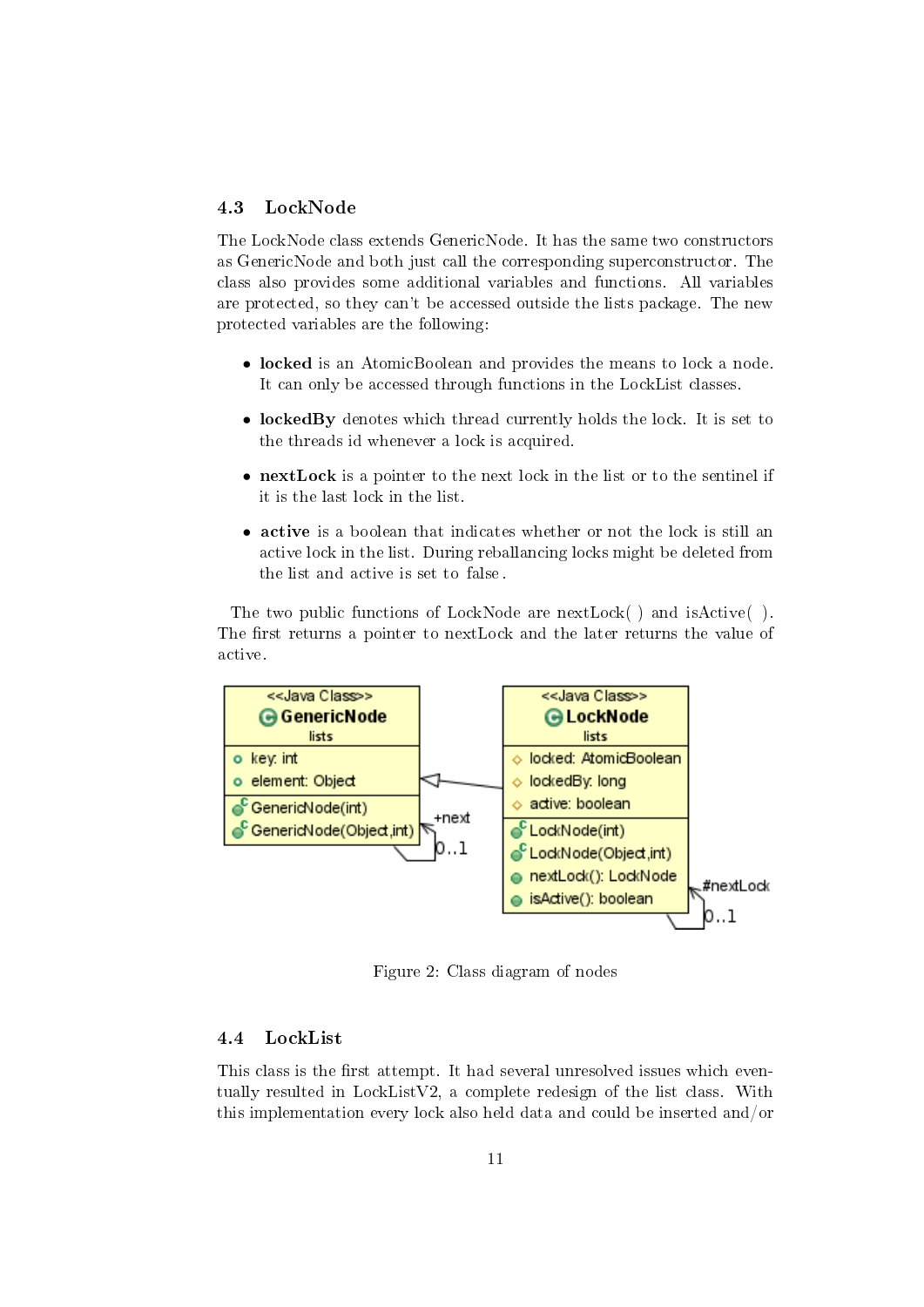deleted as every other node. During reballancing it was also possible, that a normal GenericNode had to be changed into a LockNode to ensure an even distribution of locks over the list. The problem with this implementation was basically, that the lock responsible for locking a node could change. If a lock was deleted from the list and set to inactive one would have to start from scratch with searching the lock responsible for the node. This made working with the list and especially the insert and delete functions extremely complicated as both functions had a number of special cases:

- Deleting or inserting a node at the front of the list
- Deleting or inserting a node in front of a lock
- Deleting or inserting a LockNode

The handling of these cases led to extremely complicated and error-prone sourcecode.

#### 4.5 LockListV2

In this second version of the LockList no data was held on the locks anymore. So in normal use of the list locknodes don't get deleted or inserted. Only during reballancing locks can be removed or added to the list. This leavs one easy to handle special case:

• during acquisition of a lock an additional lock is added between the lock and the place where a node should be inserted or deleted

LockListV2 implements all abstract classes from AbstractList and has some also some functions and variables of its own.

#### 4.5.1 Variables

Header and sentinel are two LockNodes and are the first and last nodes of the list, respectively. The header is needed as an entrypoint to the list and it is the first lock of the list. The sentinel is there for convenience reasons. The header has key 0 and the sentinel has key Integer.MAX\_VALUE, the later being the only invalid key for a node in the list.

Delins, reballance, locks and threads are four auxilliar variables for the reballancing function. Delins and threads are AtomicIntegers. Delins indicates how often delete and insert have been called since the last time the list has been reballanced. It is incremented by both delete and insert and set to 0 by reballance( ). The threads variable is used to store the number of threads working on the list. It is assumed that this number is known.

Reballance is an AtomicBoolean and is used by reballance( ) to determine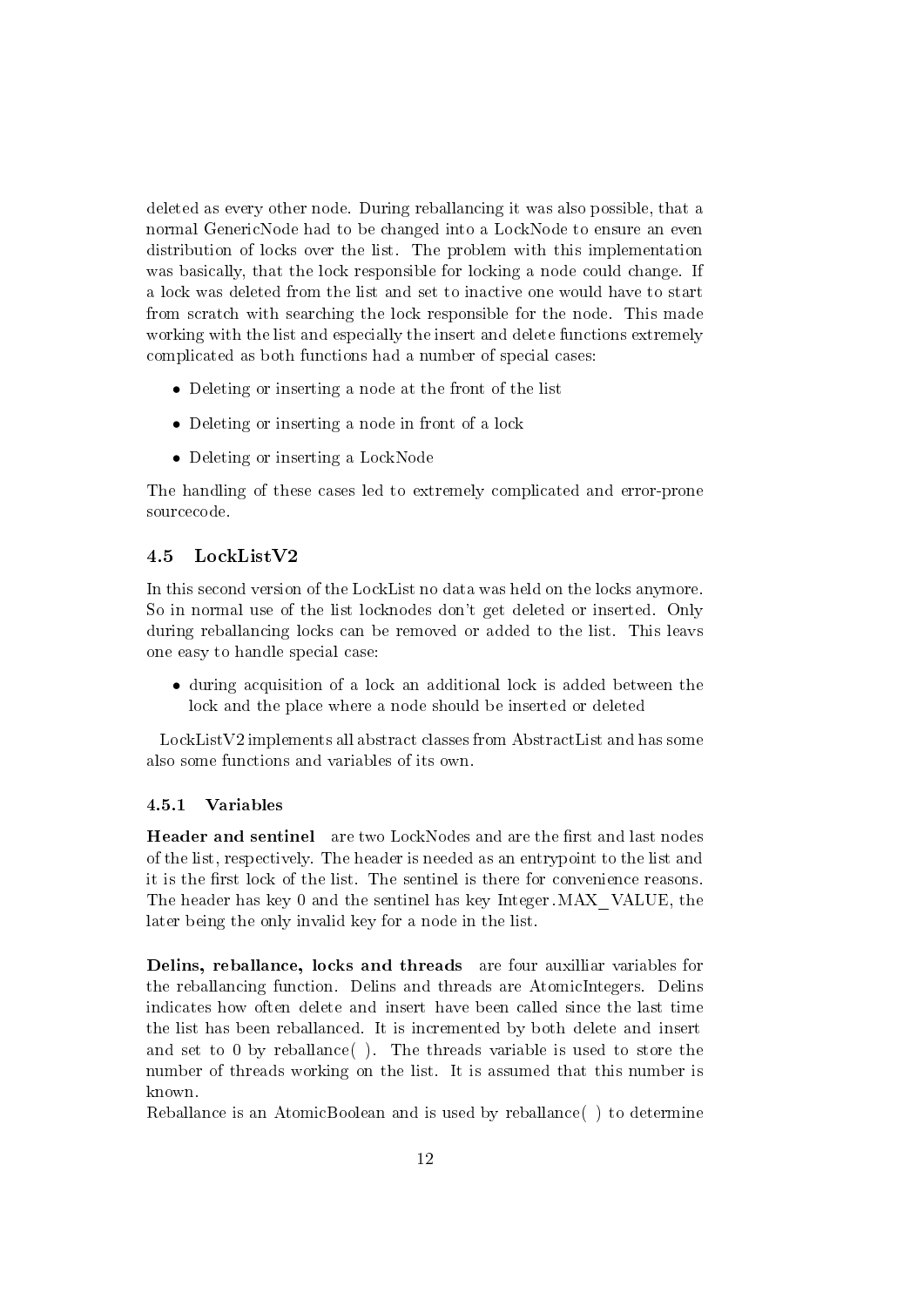

Figure 3: Class diagram of lists

whether another reballancing is currently taking place. If so, all other calls to reballance( ) are aborted.

The integer value locks stores the number of locks currently included in the list. Its value depends on the length of the list and the number of threads currently working with it.

#### 4.5.2 Functions

Constructor LockListV2() is the only constructor for the LockListV2 class. LockListV2( ) takes no arguments. It initializes header and sentinel and connects them.

setThreads(int n) is used to set the number of threads working on the list which is provided as an integer argument. Although Java knows how many cores are available in the system, there's no way to determine how many threads use a certain instance of a class. Keeping track of the different thread IDs would cause a huge overhead. The number of threads is a piece of vital information for the reballance function, so for this implementation it is assumed that the number of threads can be determined in future multicore systems or that this number is provided by someone. Hence this function.

Delete(int key) and insert (GenericNode newNode) delete or insert a node into the list, respectively. Both functions are implemented recursively, i.e. they start over if something goes wrong with acquiring a lock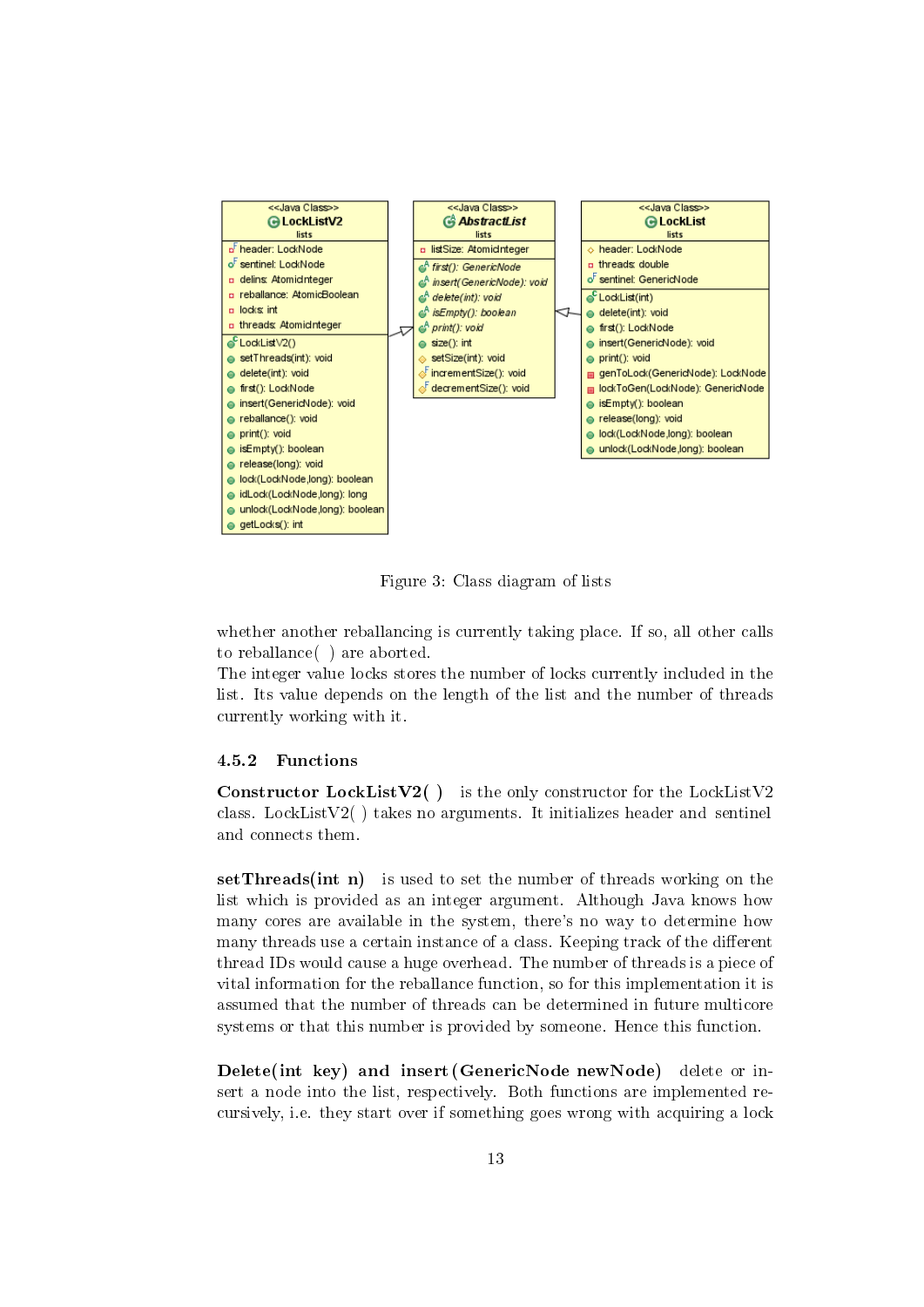(inactive or additional lock). This only happens if reballancing takes place at the same time one of these two functions is executed and a lock is removed or inserted into the list.

First () returns a reference to header.

Reballance( ) adjusts the number and positions of the locks in the list. Reasons that make this necessary are the following: After a number of delete and insert operations unballanced groups of nodes may have been formed, or the length of the list and/or the number of threads working on the list may have changed. Reballancing is only done if a group of nodes is smaller than 2 or the new number of locks differs by more then 2 from the momentary number. The later is to prevent oscillating lock numbers. If the difference would be only 1, it could happen that the length of the list or the number of threads change such, that with every reballancing the number of locks changes up or down by one lock. This would cause unnecessary reballancing overhead. Reballancing is only done if no other thread reballances the list at the same time.

 $Lock(LockNode lockNode, long id)$  is the first possibility to lock a node. It tries to lock the node until it succeeds, then it returns true if the lock was still active or it unlocks the node again and returns false if the lock has been set to inactive.

idLock(LockNode lockNode, long id) is the second locking function. The difference to lock is that it only tries to lock the node once and then returns the id of the thread that currently holds the lock. It can be used to prevent getting blocked while trying to lock a node that has already been locked by the same thread.

Unlock(LockNode lockNode, long id) releases a lock if the thread calling the function holds the lock. It returns true or false on success or failure, respectively.

Release(long id) can be used to release all locks in the list held by a thread.

getLocks( ) returns the number of locks currently active in the list.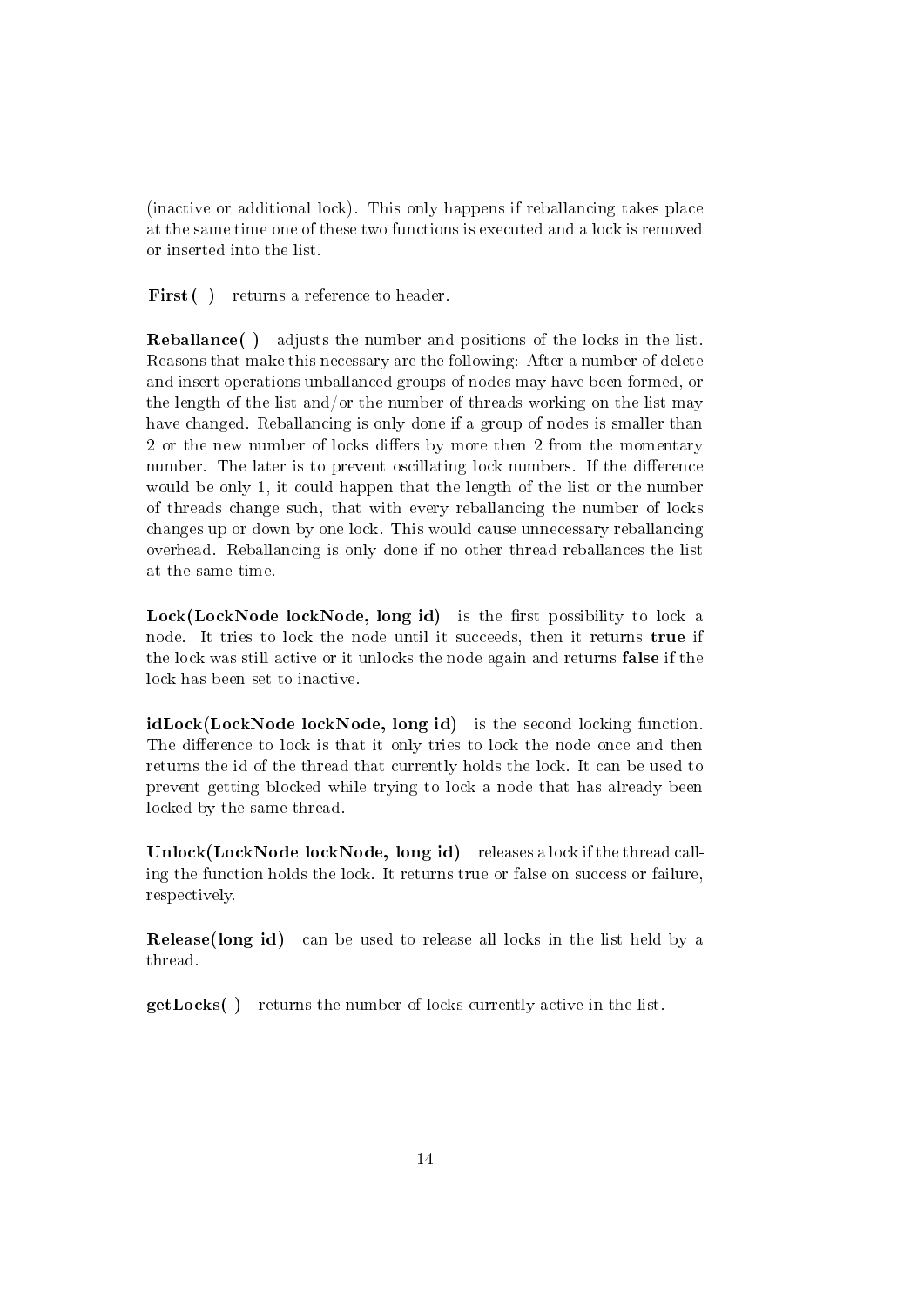### 5 Benchmark

#### 5.1 Single Lock

The first benchmark was run with only insert and delete operations with an equal chance for both operations. In total 160000 operations were run, evenly distributed over the threads. The benchmark was run for 1 through 16 threads and with 1, 10, 20, 30, 40, 50, 60, 70, 80, 90 and 100 locks in a list with a starting length of 10000 nodes. The results of this benchmark are shown in Fig. 4:



Figure 4: Result of first benchmark run

It shows, that there is an increase in speed with more than one thread. However, the number of locks in the list seams to have no influence on the speed of the operations what so ever. This was not expected, so in search for the reasons measurements of the time for certain operations were taken (Tab. 1).

These value show, that alot more time ( $\sim 98.5\%$ ) is spent traversing the list and searching for the right node than is used to lock, access and unlock the node ( $\sim 1.5\%$ ).

#### 5.2 Multiple Locks

With this second benchmark, locks weren't released immediatly after access to a node. This time all required locks were acquired and held until all nodes were accessed and only then they were released, resulting in a longer lock time than in the first benchmark. This simulates the making of a "snapshot"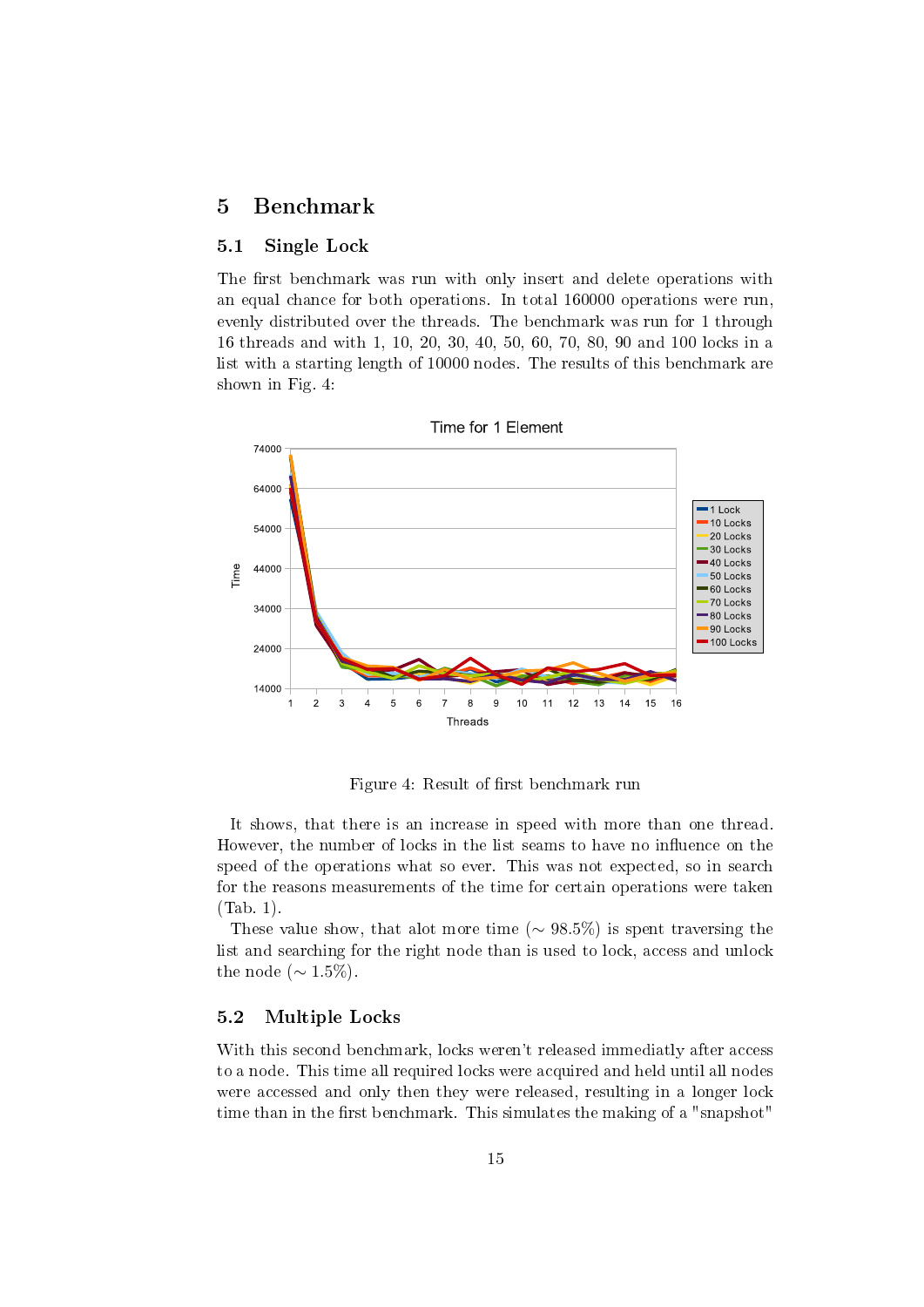| Operation          | Time $[ns]$ |
|--------------------|-------------|
| early delete       | 952         |
| middle delete      | 66938       |
| late delete        | 125611      |
| early insert       | 521         |
| middle insert      | 52592       |
| late insert        | 93823       |
| lock node          | 142         |
| unlock node        | 183         |
| traversing list    | 105157      |
| node object access | 558         |

Table 1: Timemeasurements

where valid data of a number of nodes is needed at the same time.

Three parameters were varied this time: Number of locks ([1, 1000]),number of accessed nodes per operation  $([1, 1000])$  and of course the number of threads (1, 2, 4, 6, 9, 12 and 15).

The first run was with a list of  $10000$  nodes. In Fig. 5 you can see the results for 1000 accessed nodes. The time measured is for 77760 operations  $(77760 = 2 \cdot 4 \cdot 6 \cdot 9 \cdot 12 \cdot 15)$  equally distributed over the threads.



Figure 5: Benchmark with 1000 accessed nodes in a 10000 node list

This looks more like the expected results. One can see a clear increase in speed for increasing numbers of both threads and locks. The achieved speedup  $S$  is larger than 7. This means that the part of the code that is subject to a sequential bottleneck  $p$  is smaller than  $8\%$ 

#### 5.3 Optimal number of locks

A dependency between the number of accessed nodes and the optimal number of locks could not be detected. Therefore, and because it would be very costly to keep track of how many elements are in average accessed per oper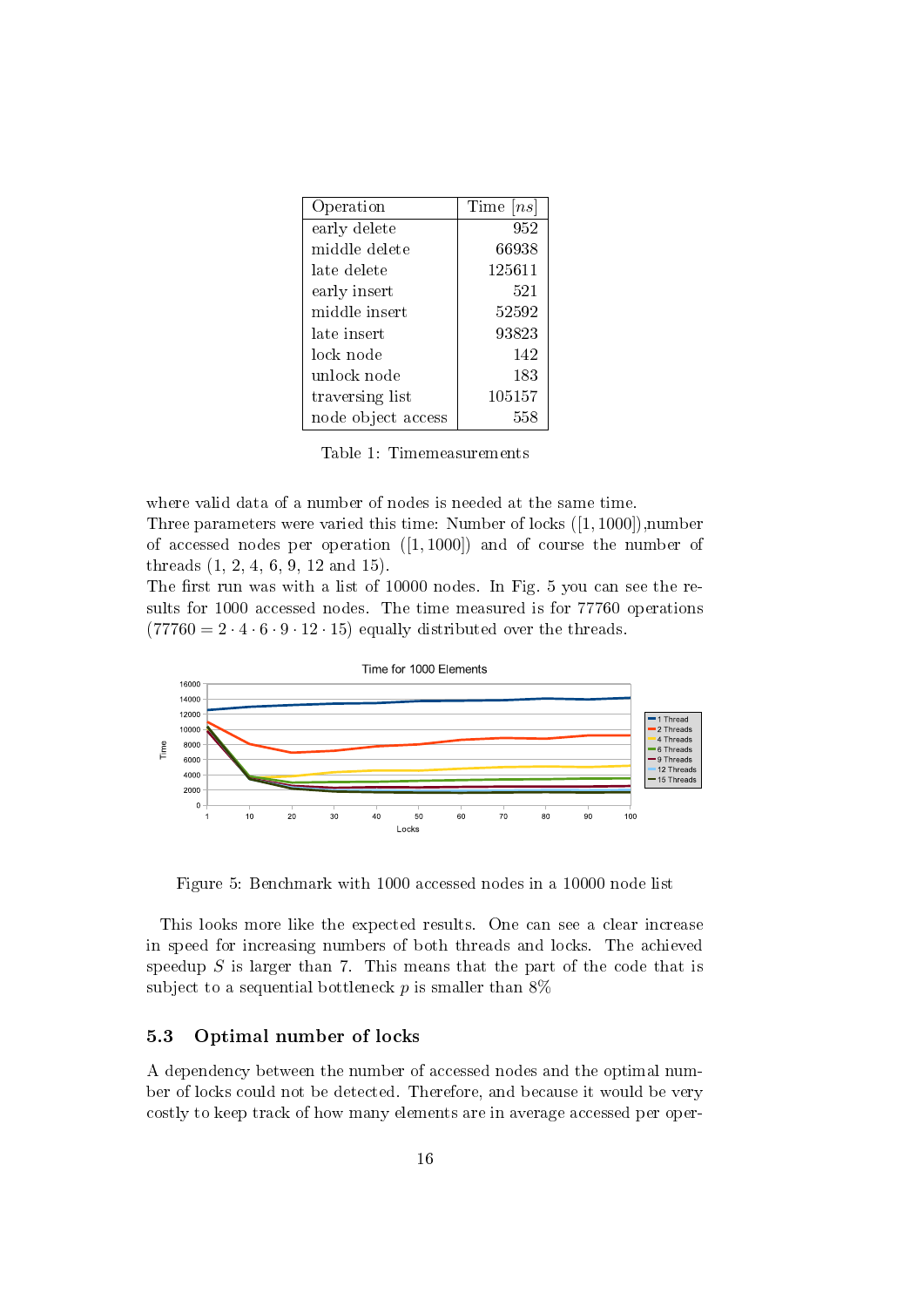ation, the search for a function that determines the optimal number of locks was focused on functions of the form  $f(threads, length.of. list) = #locks$ .

| Threads |                |                  |                |    |    |        |    |
|---------|----------------|------------------|----------------|----|----|--------|----|
| List    | $\mathbf{1}$   | $\overline{2}$   | $\overline{4}$ | 6  | 9  | 12     | 15 |
| length  |                |                  |                |    |    |        |    |
| 1000    | $\overline{1}$ | $\overline{4}$   | 10             | 12 | 21 | $19\,$ | 21 |
| 2000    | 1              | 3                | 12             | 24 | 22 | 24     | 35 |
| 3000    | 1              | 5                | 11             | 22 | 31 | 37     | 33 |
| 4000    | $\mathbf{1}$   | 7                | 10             | 23 | 35 | 39     | 49 |
| 5000    | $\overline{1}$ | 6                | 11             | 17 | 33 | 48     | 61 |
| 6000    | $\mathbf{1}$   | 6                | 14             | 18 | 32 | 44     | 51 |
| 7000    | $\mathbf 1$    | 7                | 11             | 21 | 51 | 54     | 59 |
| 8000    | $\mathbf{1}$   | 16               | 15             | 17 | 41 | 41     | 53 |
| 9000    | $\mathbf{1}$   | 13               | 13             | 20 | 25 | 59     | 59 |
| 10000   | $\overline{1}$ | $\overline{4}$   | 13             | 17 | 29 | 53     | 49 |
| 11000   | $\overline{1}$ | $\boldsymbol{6}$ | 31             | 29 | 31 | 59     | 55 |
| 12000   | 1              | 10               | 19             | 19 | 42 | 60     | 69 |
| 13000   | 1              | 6                | 22             | 22 | 37 | 47     | 66 |
| 14000   | $\overline{1}$ | 9                | 30             | 24 | 35 | 49     | 64 |
| 15000   | 1              | 14               | $27\,$         | 29 | 38 | 55     | 68 |
| 16000   | 1              | 11               | 15             | 28 | 30 | 50     | 62 |
| 17000   | $\mathbf{1}$   | 7                | 27             | 37 | 37 | 57     | 65 |
| 18000   | $\overline{1}$ | 6                | 32             | 32 | 32 | 50     | 70 |
| 19000   | $\mathbf 1$    | 19               | 14             | 23 | 36 | 48     | 64 |
| 20000   | $\overline{1}$ | 5                | 11             | 35 | 51 | 51     | 66 |

For this purpose a benchmark with operations that access 10% of the nodes was run on lists with  $x * 1000$  nodes with  $x \in [1, 20]$ .

Table 2: Optimal Locks

The values from Tab. 2 are plotted in Fig. 6.

With the help of the Genetic Algorithm Toolbox for Matlab [2] a function of the form  $f(x,y) = a \cdot x^2 + b \cdot y^2 + c \cdot x \cdot y + d \cdot x + e \cdot y + f$  that best approximates the values in Tab. 2 was searched. The result was:

$$
f(x,y) = -0.0562 \cdot x^2 - 9.3981 \cdot 10^{-9} \cdot y^2 + 1.2716 \cdot 10^{-4} \cdot x \cdot y + 3.3865 \cdot x - 0.8267
$$

The function is plotted in Fig. 7. It has not been tested any further though.

On first sight this might look as if the dependency on the length of the list is rather small (10<sup>-4</sup> and 10<sup>-9</sup>). Keep in mind though, that lengths used in this benchmark have a similar power  $(y \sim 10^4$  and  $y^2 \sim 10^8$ ).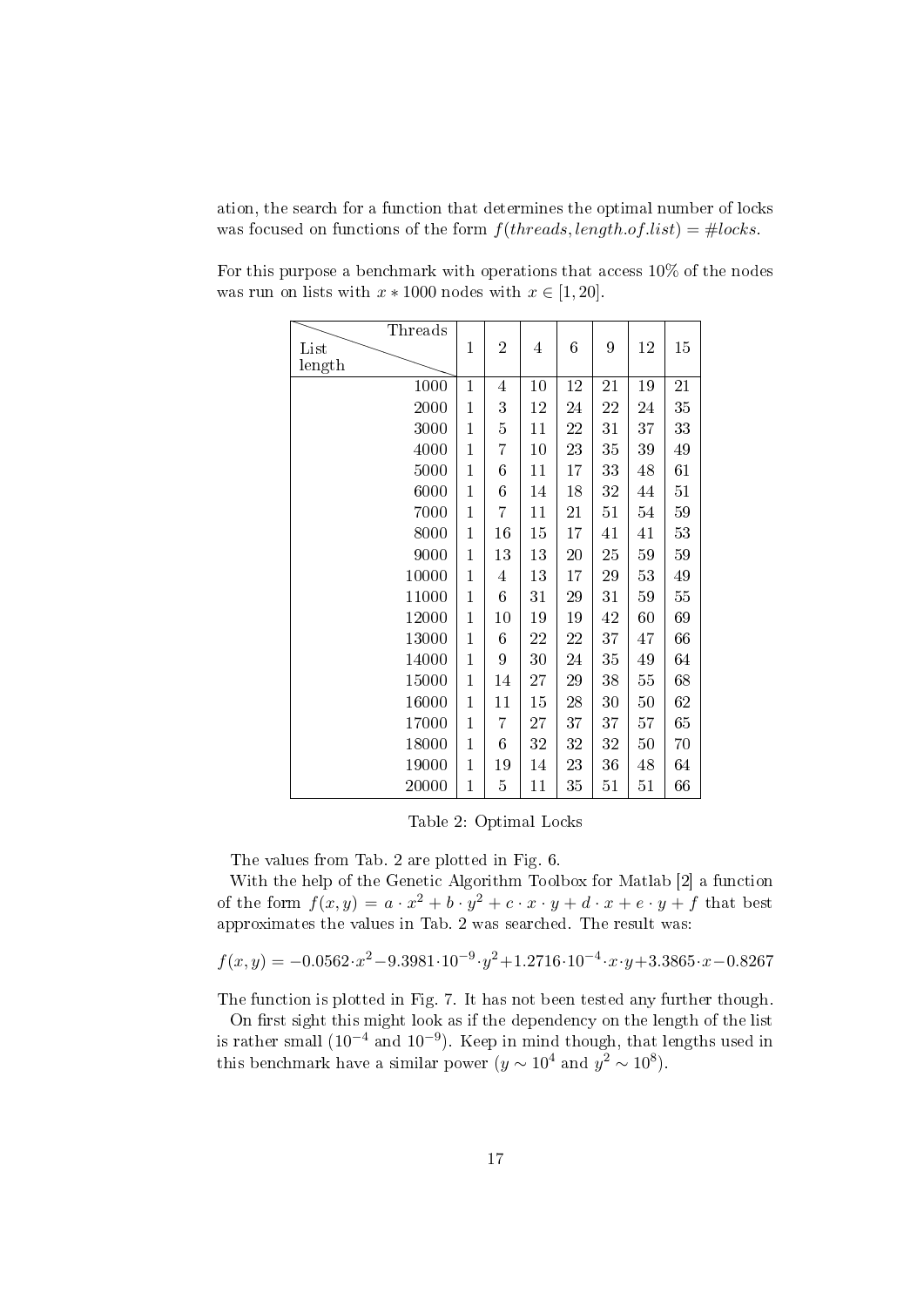

Figure 6: Measured locks plotted over threads and list length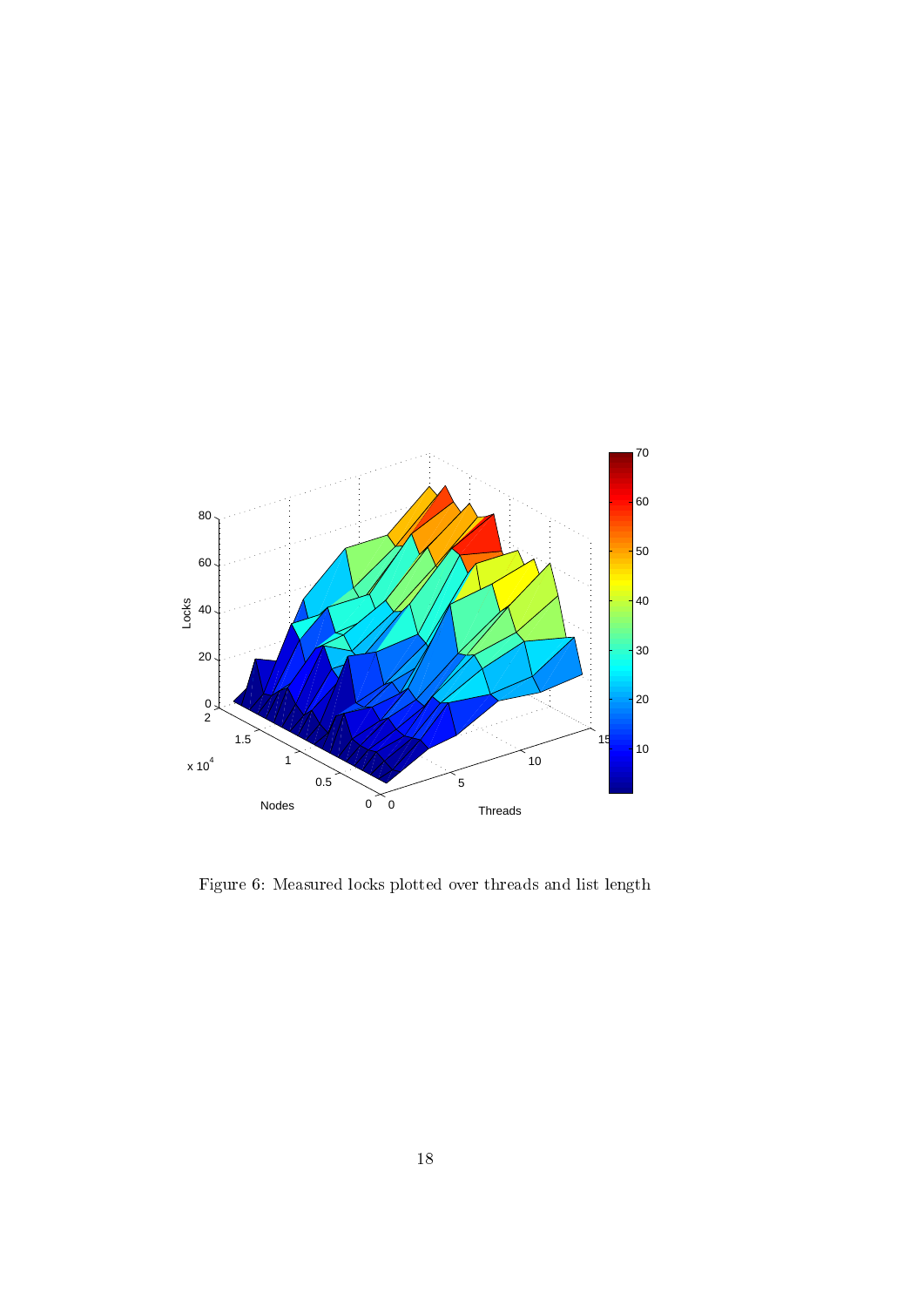

Figure 7: Optimal locks plotted over threads and list length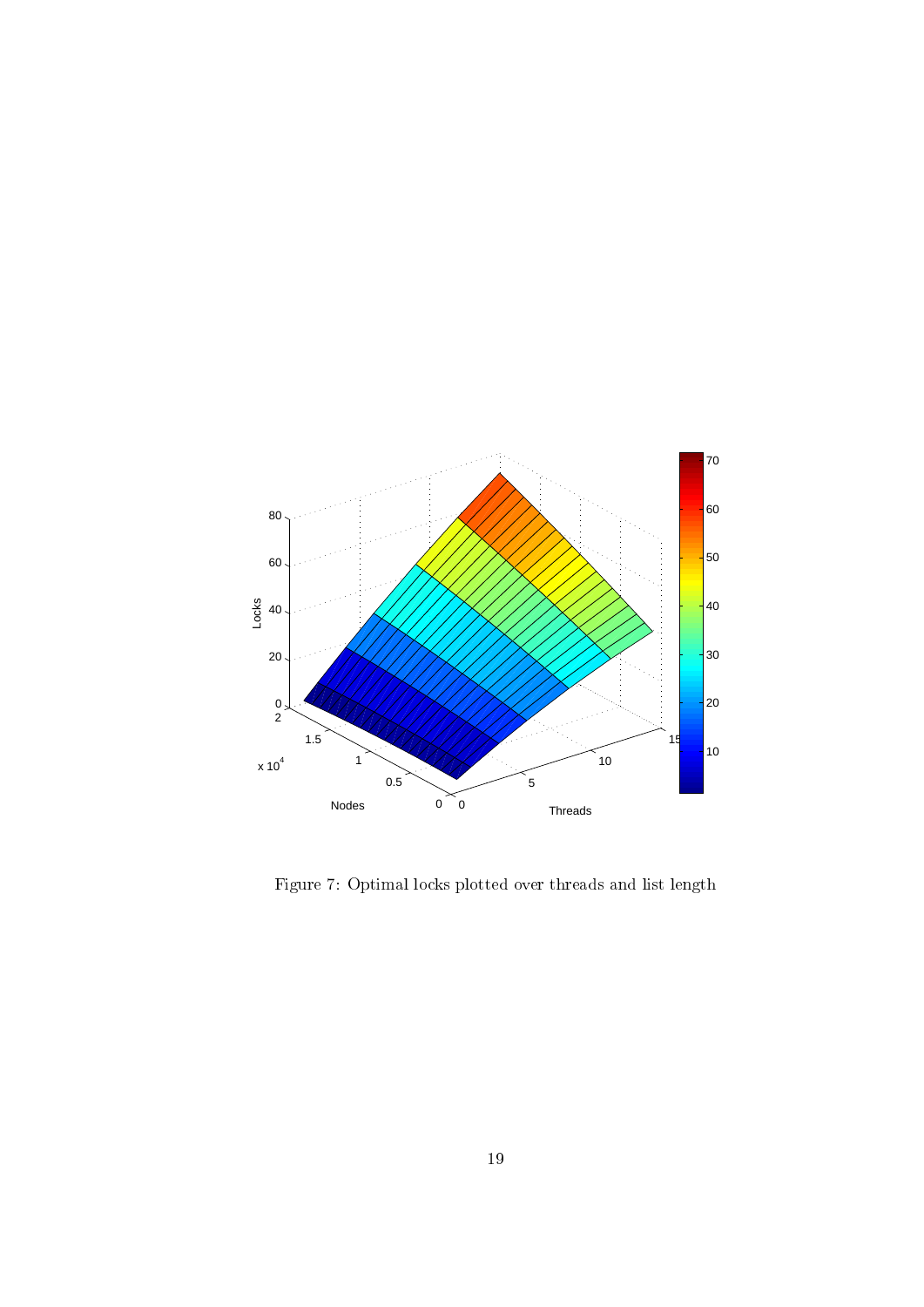### 6 Future Work

### 6.1 Number of locks

The function that determines the number of locks was derived from a benchmark that locked 10% of the elements in the list with every operation. Maybe a better function can be found that gives better results on speed with mixed benchmarks where some operations acquire a lot of locks and others only lock a single node. Also the number of locks needed outside the tested range is unknown. Hence, longer or shorter lists can be investigated.

### 6.2 Reballancing

For reballancing a few questions can be answered. How often is reballancing needed? How bad are very small and large groups for the performance? Would it be a good idea to keep track of changing thread numbers and keep the number of locks according to the average thread number?

### 6.3 Other data structures

The same principle that is used for a linked list in this work could be applied to other data structures like trees.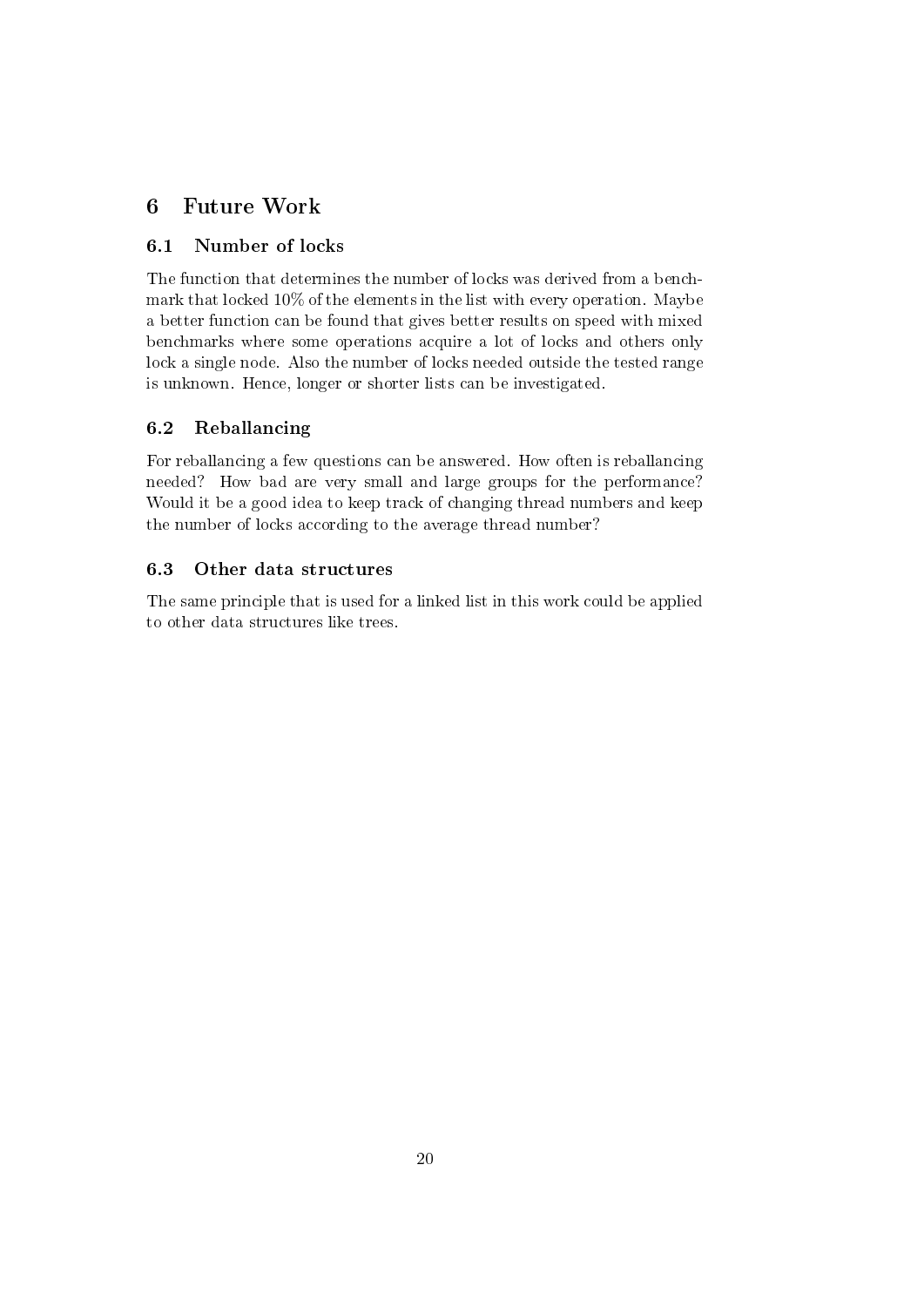### 7 Conclusion

The goal of this work was a faster datasctructure for parallel access using a new approach of a few distributed locks in the list. With a considerable speedup of  $S > 7$  this goal has been achieved.

Personally the work was very instructive for me. I have never worked with multithreaded datastructures before, so I needed to adapt a new way of thinking about the code. Debugging therefore posed a real challenge for me and hence needed a lot of time in the beginning. Especially as the very first benchmark version was completely randomized in terms of what happened with the accessed elements (eg. insert, delete, change object, etc.) which sometimes made it almost impossible to understand how the operations where interleaved. However, even without random, reproducing a certain error was sometimes very complicated; especially if there was more than one reason why eg. a NullPointerException occured.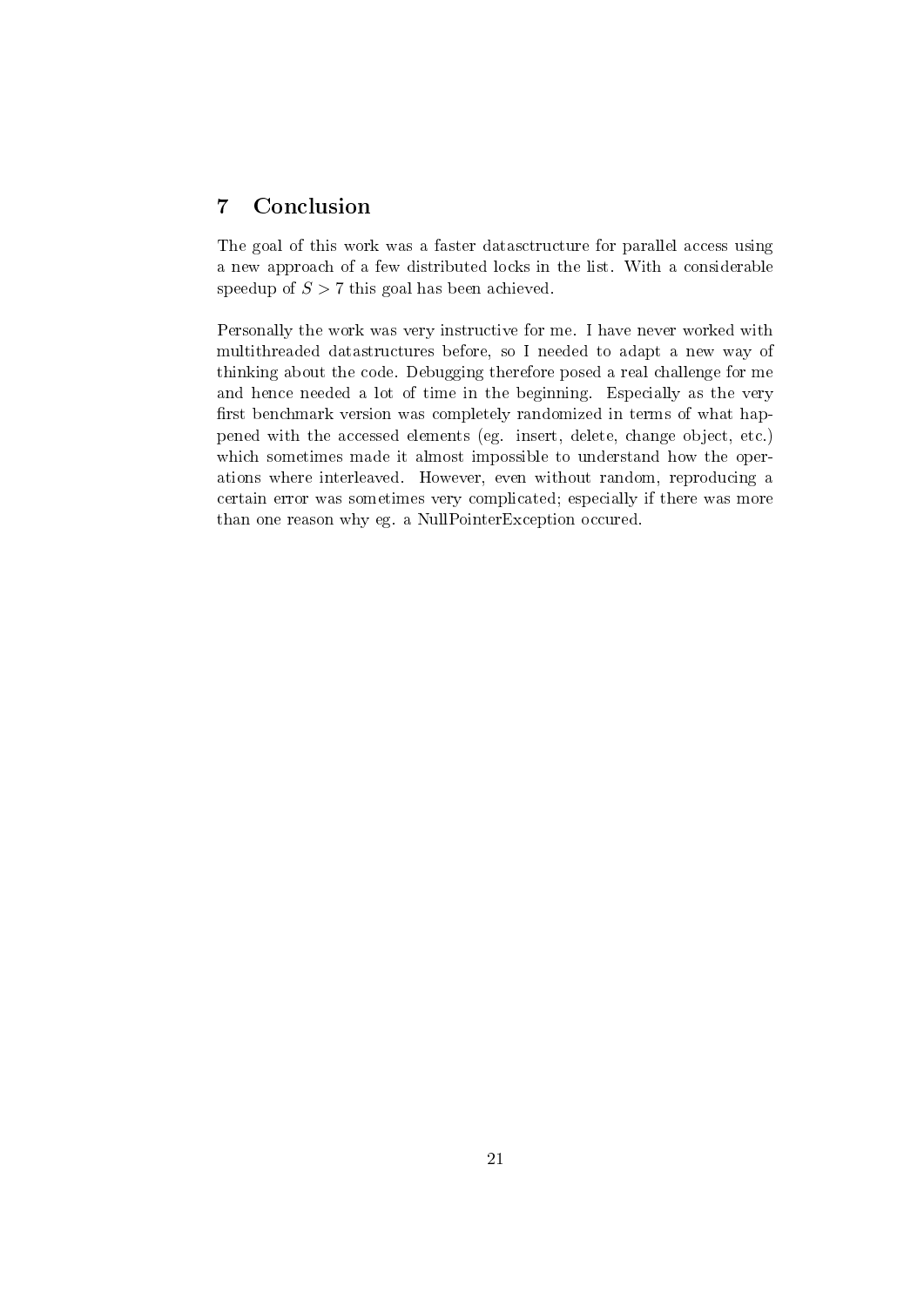### A Javadoc

#### A.1 AbstractList

Full name: public abstract class AbstractList

Package lists

#### Inherits Object

AbstractList is the abstract base class for all linked list implementations.

Author Fabian Gut

#### Version 2

#### Inheritancetable

| Element                 | Inherited from |
|-------------------------|----------------|
| Object clone()          | Object         |
| boolean equals (Object) | Object         |
| void finalize()         | Object         |
| Class getClass()        | Object         |
| int hashCode()          | Object         |
| void notify $( )$       | Object         |
| void notify All()       | Object         |
| String to String ()     | Object         |
| void wait (long)        | Object         |
| void wait (long, int)   | Object         |
| void wait               | Object         |

#### Fields

private AtomicInteger listSize The size of the list. It is incremented with every call of insert and decremented with every call of delete

#### Construktors

public AbstractList( )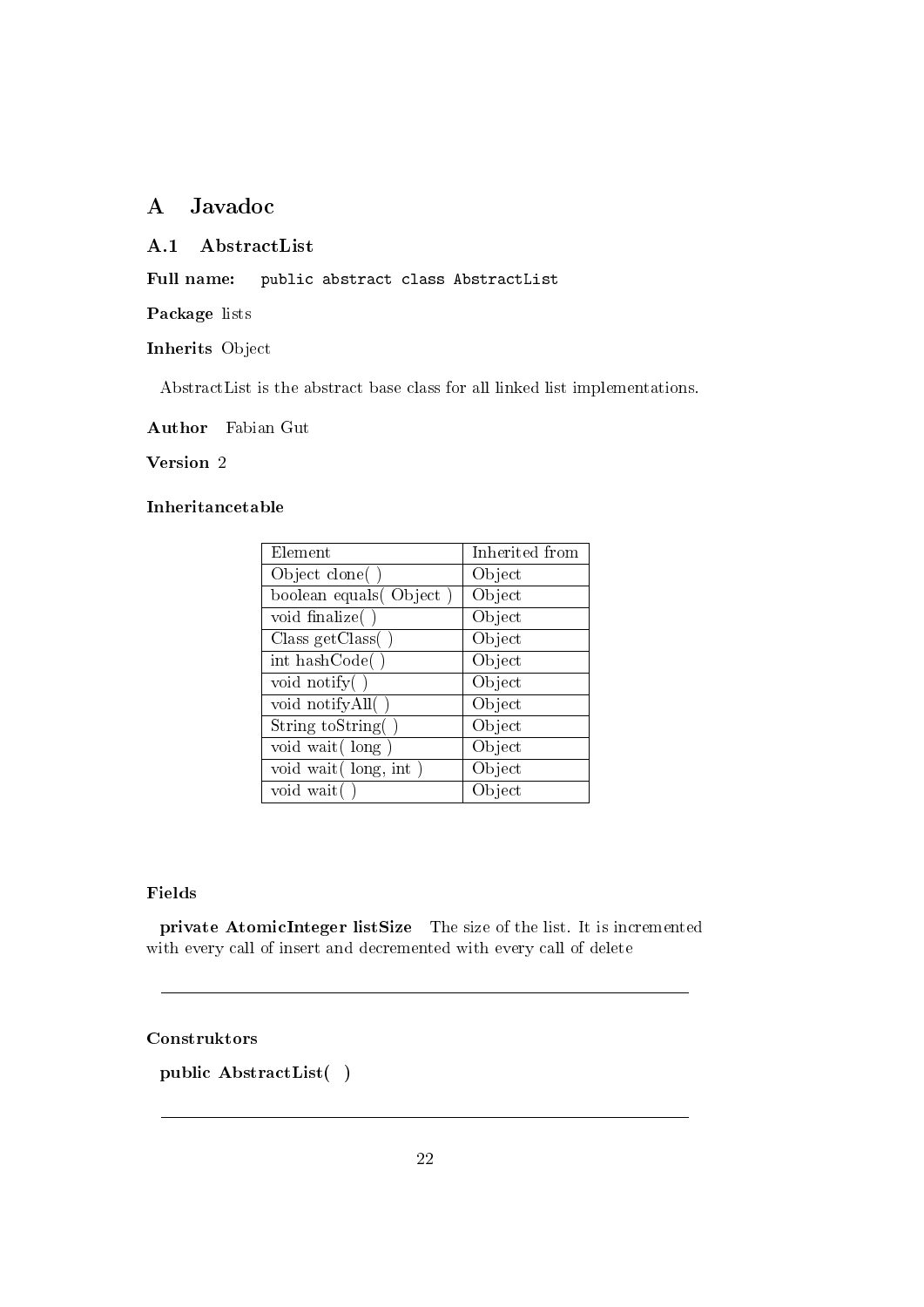#### Methods

public abstract GenericNode first $( )$  Returns the first element of the list.

See also GenericNode

Return the first element of the list as a GenericNode

public abstract void insert( GenericNode newNode ) throws LinkedListException Inserts a new GenericNode into the list.

| <b>Parameter</b> GenericNode newNode  | the node to insert                                                                            |
|---------------------------------------|-----------------------------------------------------------------------------------------------|
| <b>Exceptions</b> LinkedListException | can have multiple causes. What excep-<br>tions are thrown depends on the imple-<br>mentation. |

public abstract void delete( int key ) throws LinkedListException Deletes the element from the list that corresponds to the provided key.

| <b>Parameter</b> int key |                                       | specifies which element to delete                                                             |
|--------------------------|---------------------------------------|-----------------------------------------------------------------------------------------------|
|                          | <b>Exceptions</b> LinkedListException | can have multiple causes. What excep-<br>tions are thrown depends on the imple-<br>mentation. |

public abstract boolean isEmpty( ) Returns whether the list is empty or not.

Return returns true if the list is empty and false otherwise.

public abstract void print( ) Prints the list to stdout.

public int size( ) Returns the size of the list

Return returns the size of the list by returning the value of listSize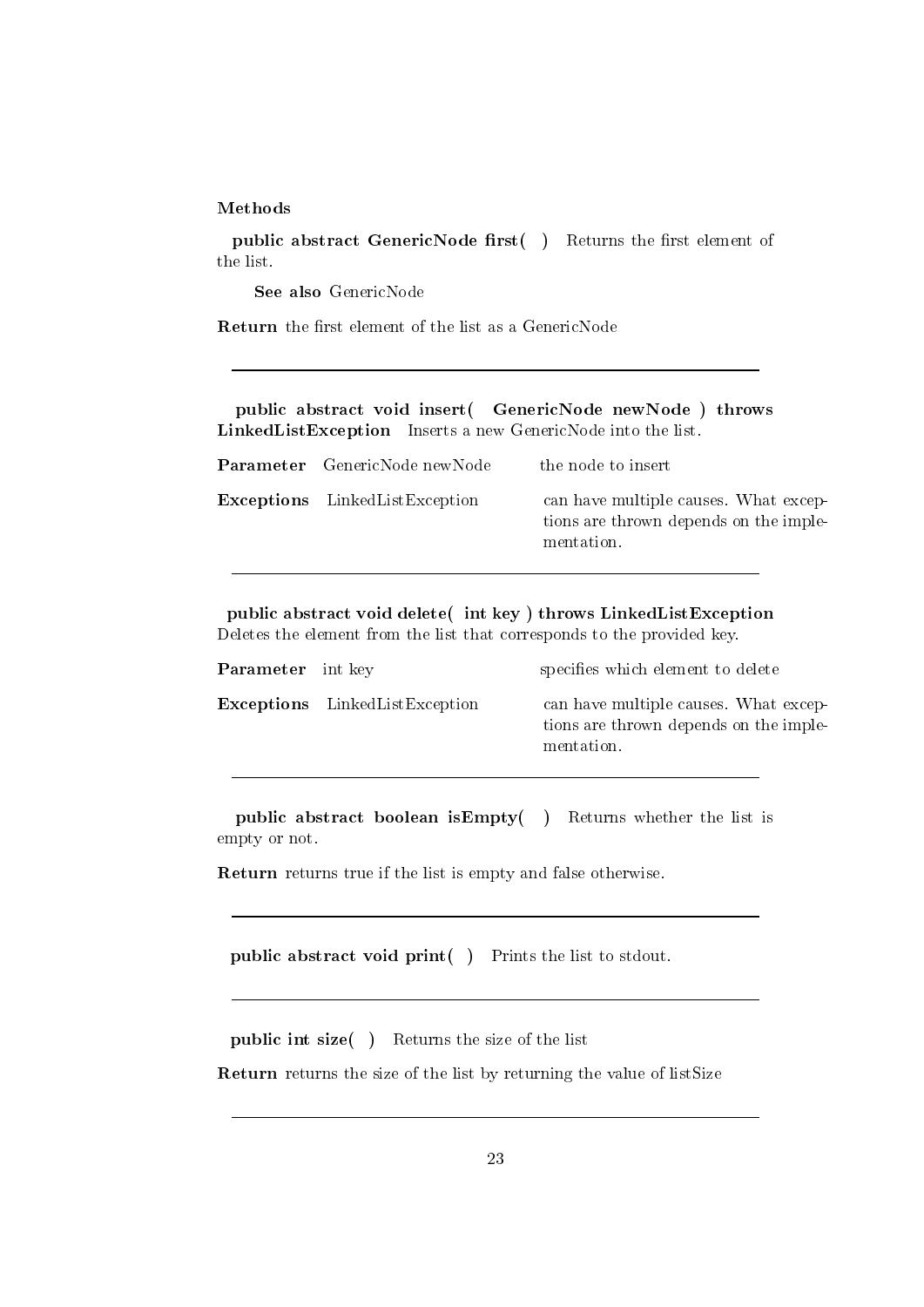protected void setSize( int n ) Sets the size of the list.

**Parameter** int n the new listsize to set

protected final void incrementSize() Increments the size of the list by 1.

protected final void decrementSize() Decrements the size of the list by 1.

#### A.2 GenericNode

Full name: public class GenericNode

Package lists

Inherits Object

GenericNode provides a basic list element. It contains a key, an arbitrary element and a pointer to the following node. The constructor has to be provided with a key at least.

Author fabian

Version 1

| Element                    | Inherited from |
|----------------------------|----------------|
| Object clone()             | Object         |
| boolean equals (Object)    | Object         |
| void finalize()            | Object         |
| Class getClass $( )$       | Object         |
| int hashCode()             | Object         |
| void notify $( )$          | Object         |
| void notify All()          | Object         |
| String toString()          | Object         |
| void wait (long)           | Object         |
| void wait (long, int $3^4$ | Object         |
| void wait                  | Object         |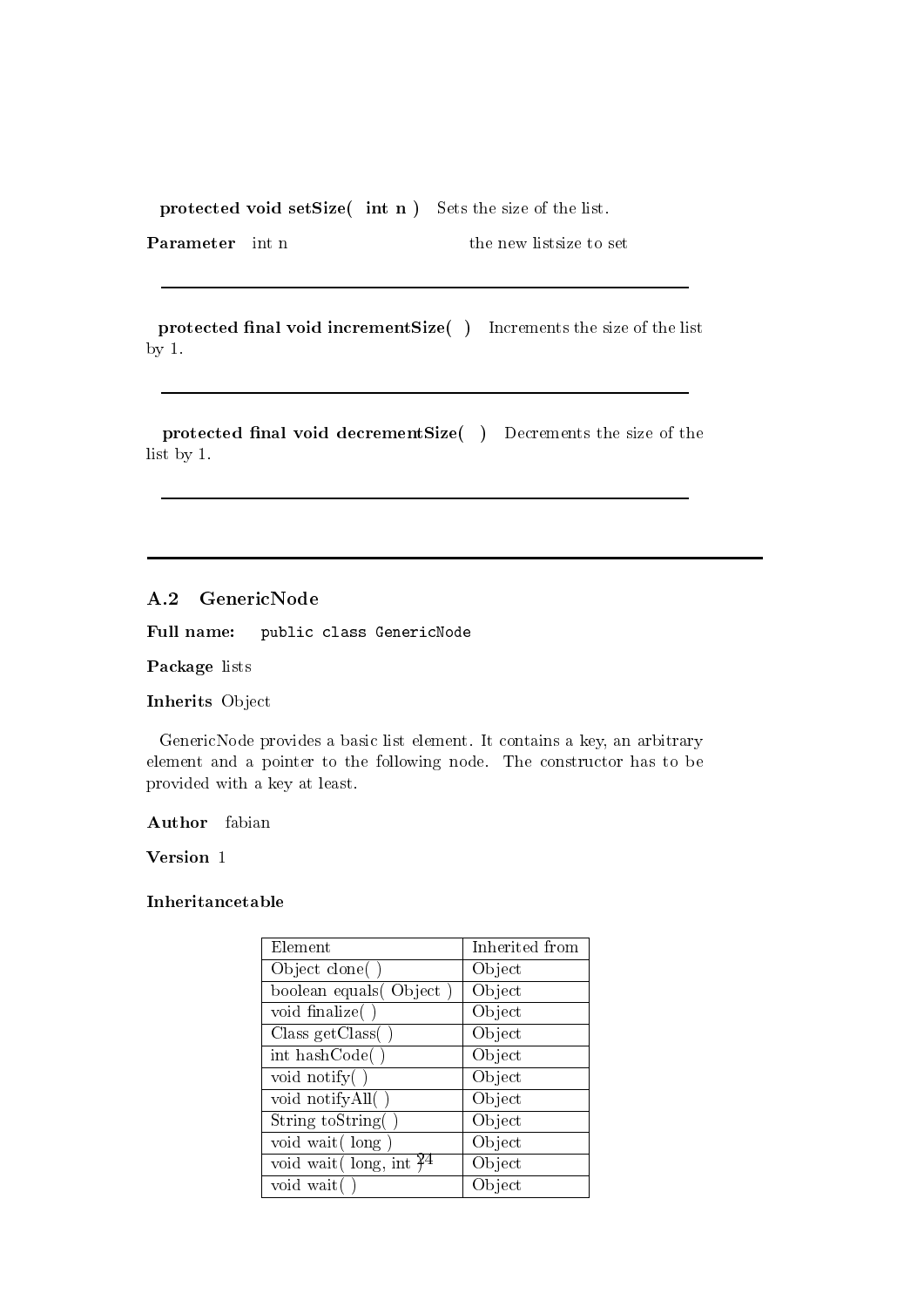Fields

public int key The key of the node.

public Object element The content of the node. Can be any class that extends the class Object.

public GenericNode next The pointer to the next node in the list.

#### Construktors

public GenericNode( int key ) Class constructor. It calls GenericNode(Object, int) with null as the Object.

**Parameter** int key the key of the new node

public GenericNode( Object newElement, int key ) Class constructor with a specified element. The element and key are set to the parameters newElement and key, respectively and the pointer to the next node is set to null. The pointer is only set once the element is inserted into a list.

**Parameter** Object newElement the element contained in the node int key the key of the node

#### A.3 LockNode

Full name: public class LockNode

Package lists

Inherits Object←GenericNode

LockNode implements a node that can be locked. The class extends GenericNode.

Author Fabian Gut

Version 1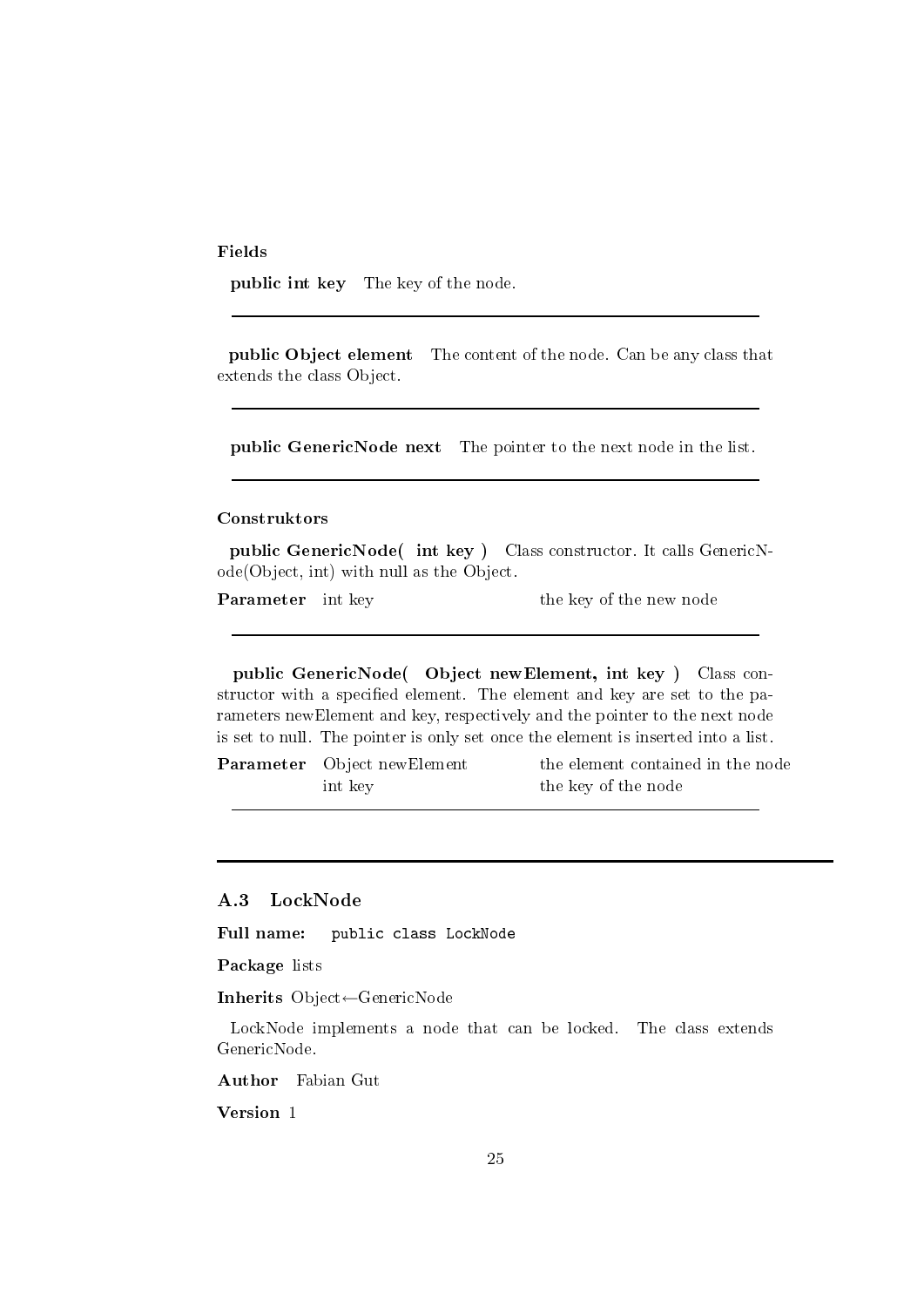#### Inheritancetable

| Element                 | Inherited from |
|-------------------------|----------------|
| Object element          | GenericNode    |
| int key                 | GenericNode    |
| GenericNode next        | GenericNode    |
| Object clone()          | Object         |
| boolean equals (Object) | Object         |
| void finalize()         | Object         |
| Class getClass()        | Object         |
| int hashCode()          | Object         |
| void notify $( )$       | Object         |
| void notifyAll()        | Object         |
| String to String        | Object         |
| void wait (long         | Object         |
| void wait (long, int)   | Object         |
| void wait               | Object         |

#### Fields

protected AtomicBoolean locked The lock of the node initialised to false.

protected long lockedBy The owner of the lock initialised to 0 (no owner).

protected LockNode nextLock The pointer to the next lock in the list initialised to null.

protected boolean active Shows whether the lock is still an active node of the list. If a lock is removed from the list during reballancing it is set to inactive, that is active is set to false. It is initialised to true.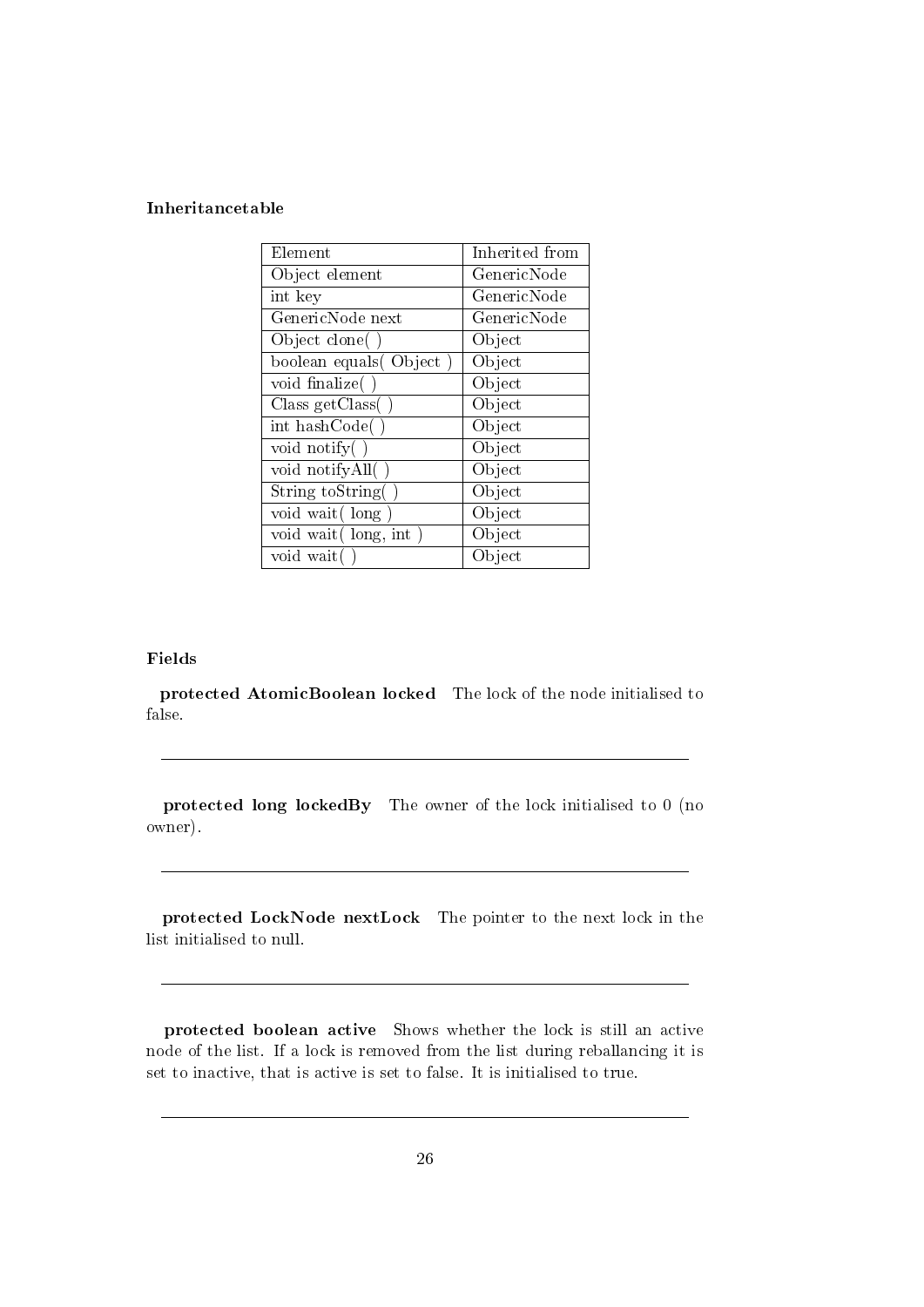public LockNode( int key ) Class constructor. It calls the corresponding constructor of the superclass GenericNode.

Parameter int key

public LockNode( Object newElement, int key ) Class constructor with a specified element. It calls the corresponding constructor of the superclass GenericNode.

Parameter Object newElement int key

#### Methods

public LockNode nextLock() Returns the pointer to the next lock. Return returns nextLock which is the pointer to the next lock in the list

public boolean isActive( ) Indicates whether a node is still active or not.

See also #active

Return returns the value of active

#### A.4 LockListV2

Full name: public class LockListV2

Package lists

Inherits Object←AbstractList

 $LockListV2$  is the final implementation of the linked list for parallel access. The class extends the abstract class AbstractList and implements all of the abstract methods in AbstractList. The list is ordered by the keys of the elements.

Author fabian

Version 2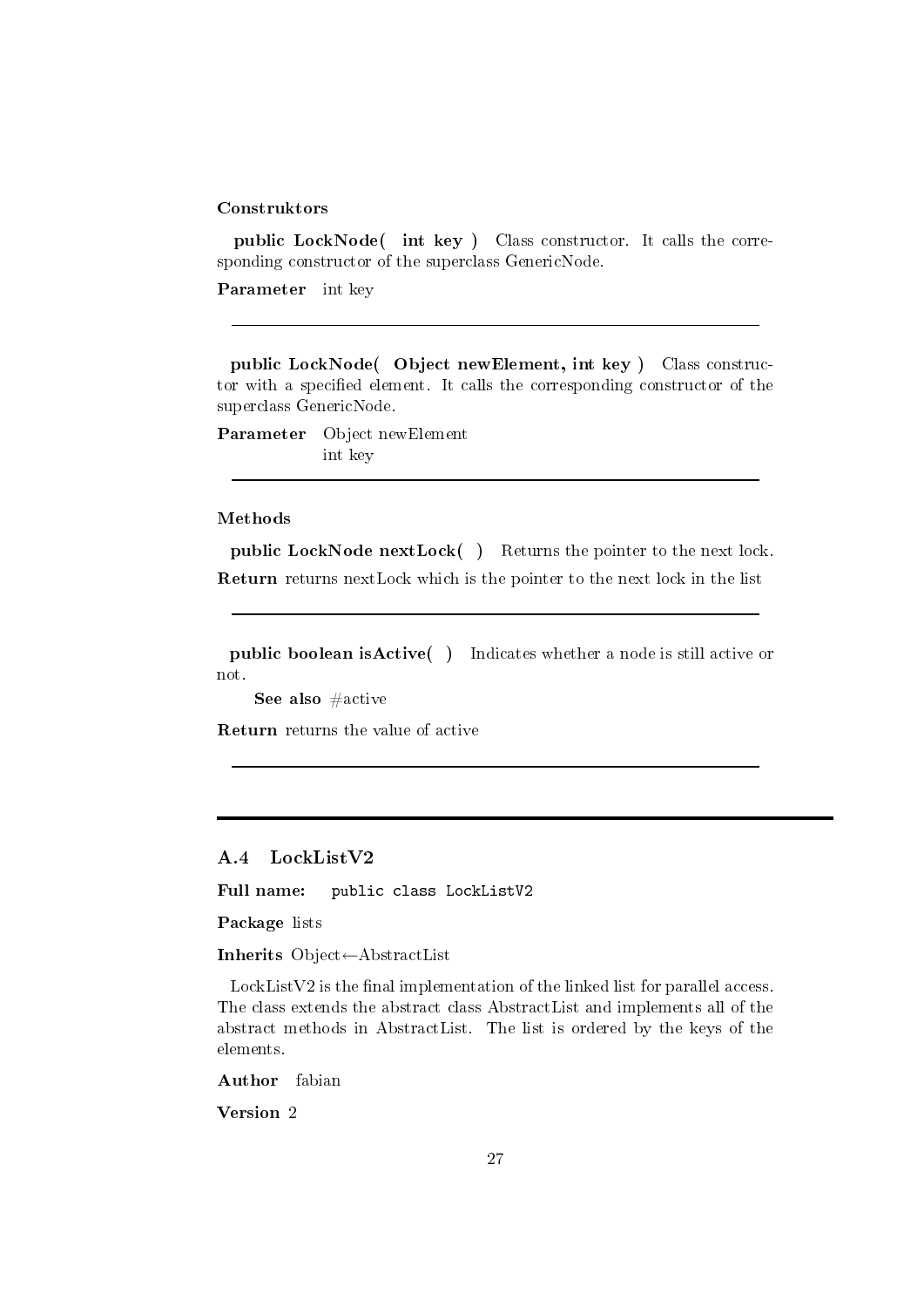#### Inheritancetable

| Element                   | Inherited from       |
|---------------------------|----------------------|
| void decrementSize()      | AbstractList         |
| void delete(int           | AbstractList         |
| GenericNode first(        | AbstractList         |
| void incrementSize(       | AbstractList         |
| void insert (GenericNode) | AbstractList         |
| boolean isEmpty(          | ${\rm AbstractList}$ |
| void print()              | AbstractList         |
| void setSize(int)         | AbstractList         |
| $\text{int size}(\ )$     | AbstractList         |
| Object clone()            | Object               |
| boolean equals(Object)    | Object               |
| void finalize()           | Object               |
| Class getClass()          | Object               |
| int hashCode()            | Object               |
| void notify()             | Object               |
| void notifyAll()          | Object               |
| String toString(          | Object               |
| void wait (long           | Object               |
| void wait (long, int      | Object               |
| void wait()               | Object               |

#### Fields

private final LockNode header The first element in the list. It also is the first lock of the list. It has key  $0$ .

public final LockNode sentinel The last element of the list. It has key $\mathrm{Integer}.\mathrm{MAX\_VALUE}.$ 

private AtomicInteger delins The number of times delete and insert have been called on the list. It's reset to 0 after a call to reballance.

See also #reballance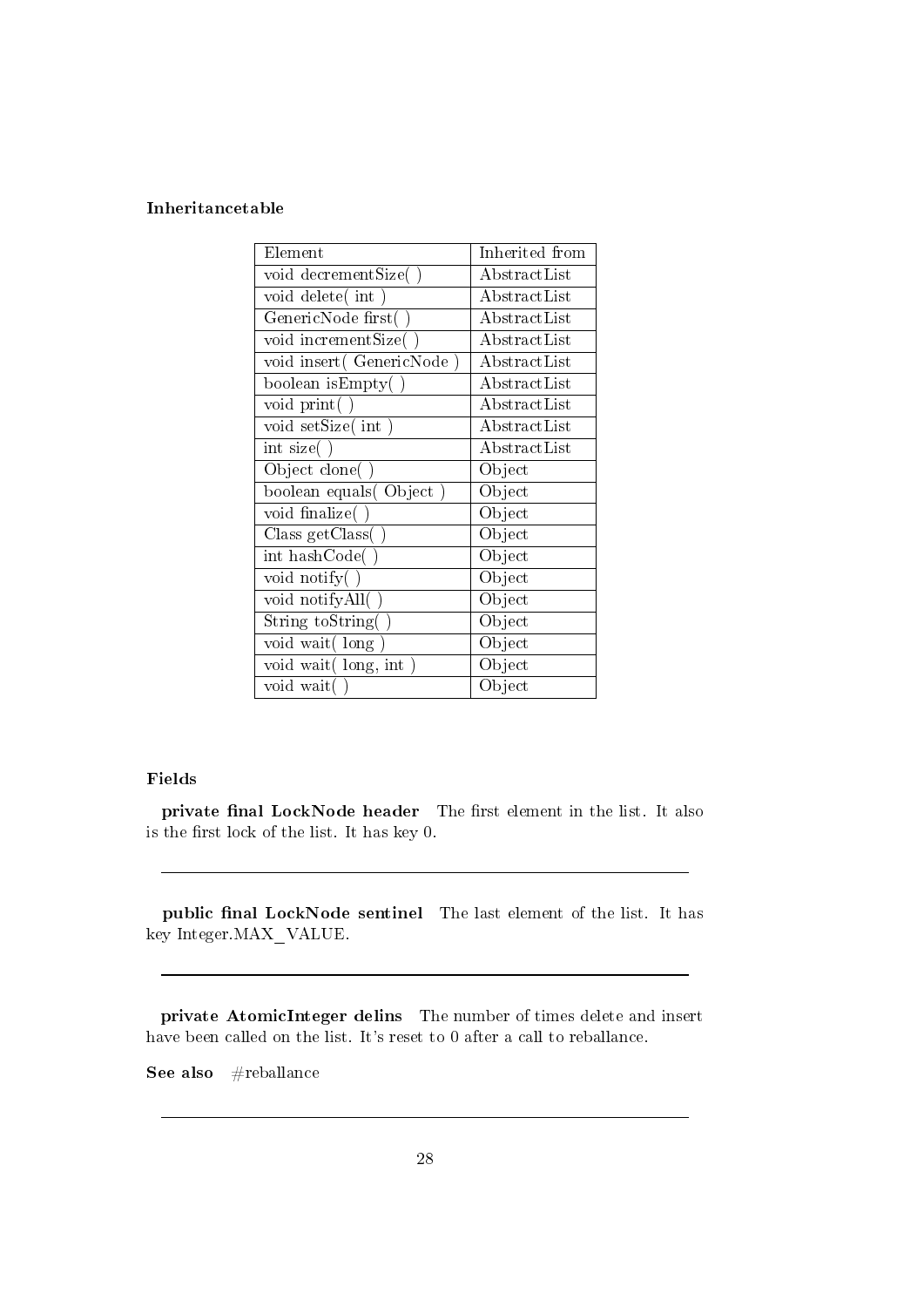private AtomicBoolean reballance Determines whether reballancing is taking place. reballance may only be called once at a time.

See also #reballance

private int locks The number of locks in the list. It is set by reballance before exiting.

See also #reballance

private AtomicInteger threads The number of threads working on the list. It is used to determine the number of locks that are required by reballance.

See also #reballance

#### Construktors

public LockListV2( ) Class constructor. It initializes header and sentinel.

#### Methods

public void setThreads( int n ) Sets the number of threads to n and calls reballance.

See also #reballance

**Parameter** int n the new number of threads

public void delete( int key ) throws EmptyListException, InvalidKeyException Deletes the element from the list that corresponds to the provided key.

See also exception.EmptyListException exception.InvalidKeyException

**Parameter** int key specifies which element to delete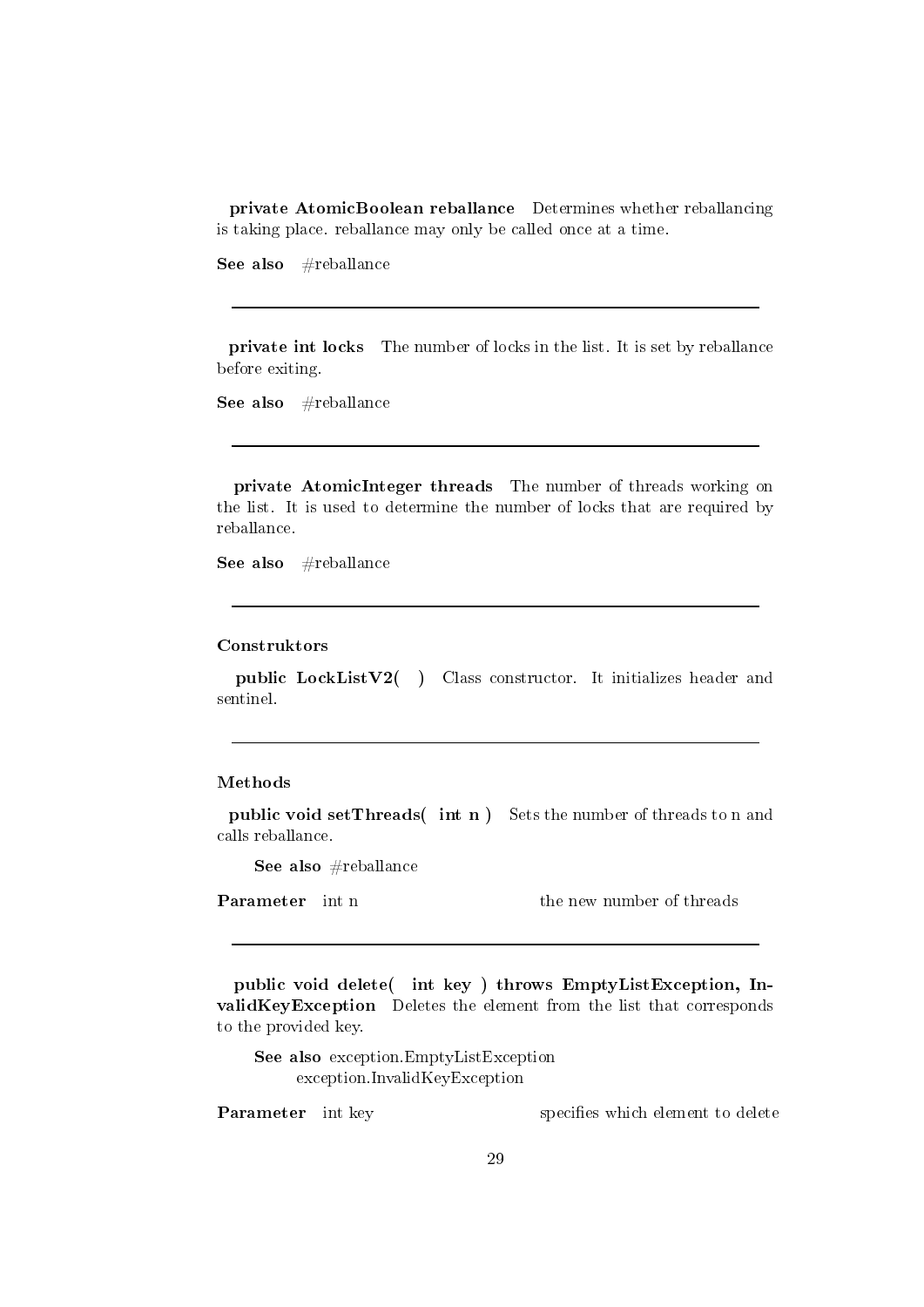Exceptions EmptyListException if the list is empty there's nothing to delete InvalidKeyException if there's no element with the specified key in the list

public LockNode first()

public void insert( GenericNode newNode ) throws NonUniqueKeyException, InvalidKeyException Inserts a new GenericNode into the list.

| <b>Parameter</b> GenericNode newNode    | the node to insert                                                                                                            |
|-----------------------------------------|-------------------------------------------------------------------------------------------------------------------------------|
| <b>Exceptions</b> NonUniqueKeyException | if there's already an element with the<br>same key in the list. There can't be<br>more than one element with the same<br>key. |
| InvalidKeyException                     | if the key of newNode is equal to the<br>key of the sentinel which is an illegal<br>key.                                      |

public void reballance( ) Reballances the locks in the list. After a certain amount of deletes and inserts there might be very large or very small groups of nodes between two locks. If this is the case, the list has to be locked completely and a reballancing has to be done. This means that the correct number of locks are distributed evenly over the list. This method resets the value of delins to 0.

See also #delins

public void print( )

public boolean isEmpty( )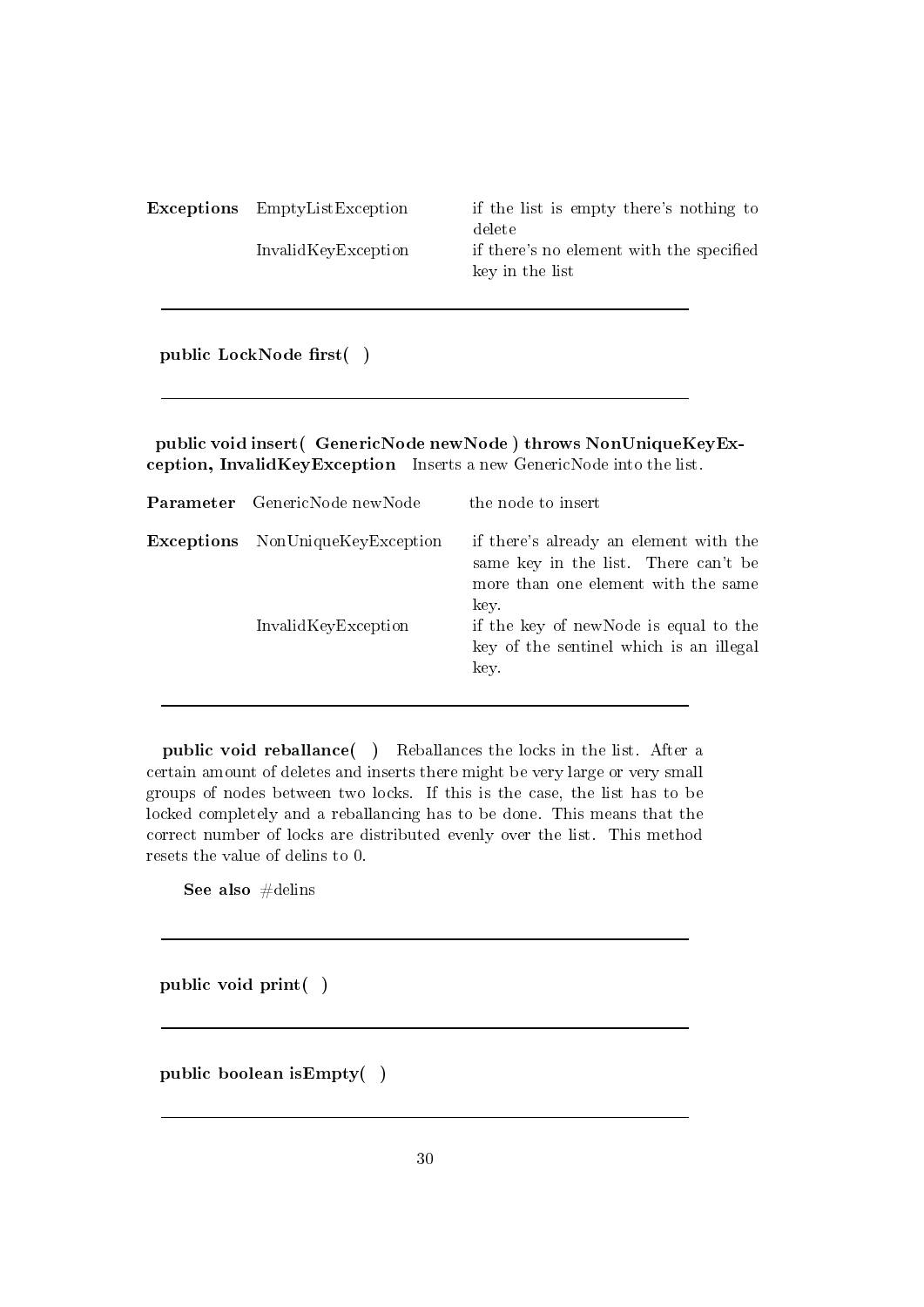public void release( long id ) Releases all the locks in the list which are locked by the specified id.

**Parameter** long id the thread id for which all locks have to be released.

public boolean lock( LockNode lockNode, long id ) Locks the lockNode and specifies the locker as id.

Return returns true if locking was successfull and false if the lock was locked already

| <b>Parameter</b> LockNode lockNode | the node to lock             |
|------------------------------------|------------------------------|
| long id                            | the id if the locking thread |

public long idLock( LockNode lockNode, long id ) Locks the lockNode and specifies the locker as id. This method is similar to lock. The difference lies in the return value.

Return returns the id of the thread to which the lock currently belongs

| <b>Parameter</b> LockNode lockNode | the node to lock             |
|------------------------------------|------------------------------|
| long id                            | the id of the locking thread |

public boolean unlock( LockNode lockNode, long id ) Unlocks the lockNode if it was locked by id. The operation only succeeds if the lock belongs to the unlocking thread.

Return returns true if the lock belongs to the unlocking thread and false otherwise

| Parameter LockNode lockNode | the node to unlock             |
|-----------------------------|--------------------------------|
| long id                     | the id of the unlocking thread |

public int getLocks( ) Returns the number of locks currently in the list.

Return the number of locks in the list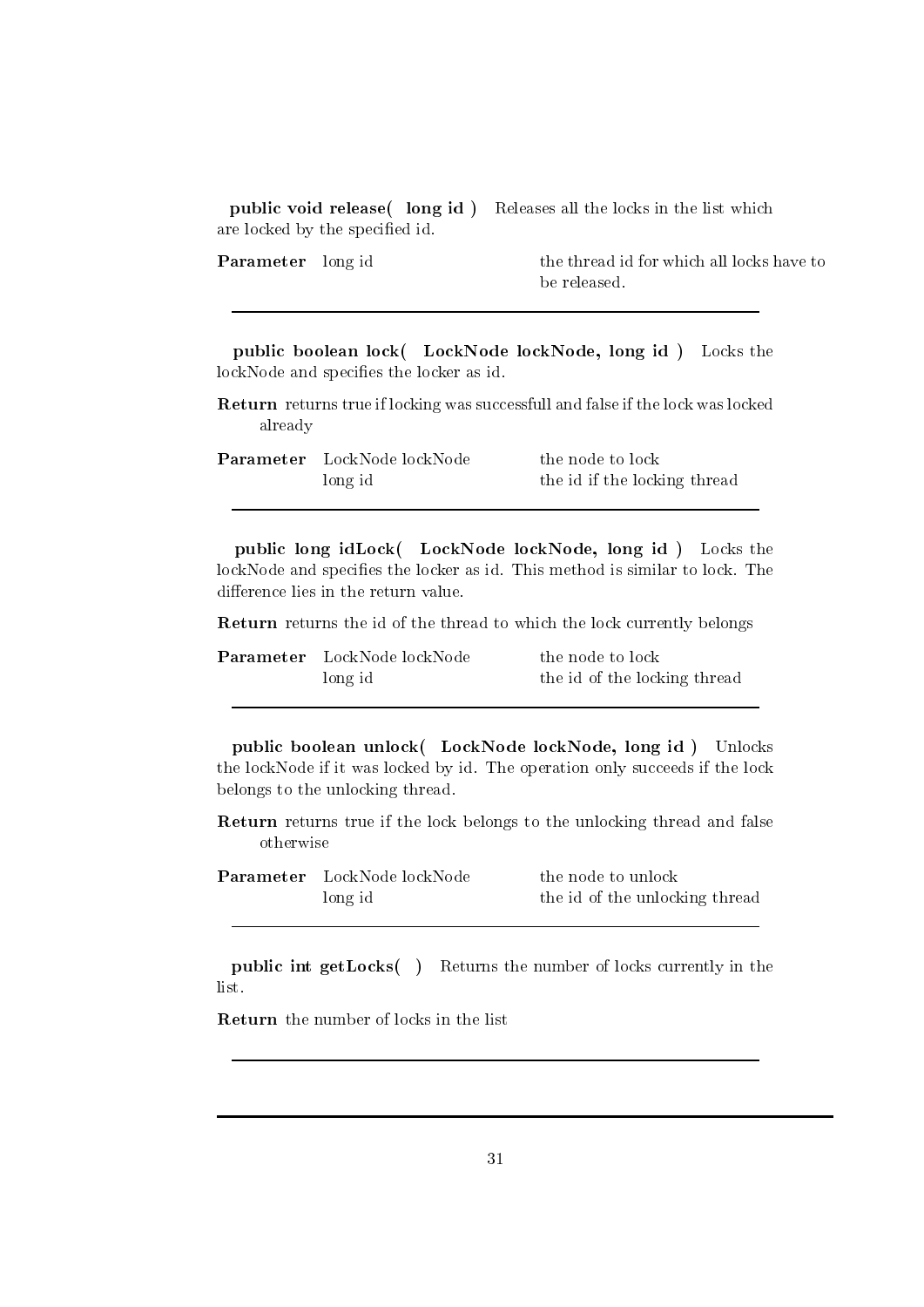### A.5 LinkedListException

Full name: public class LinkedListException

Package exception

Inherits Object←Throwable←Exception

Implements a generic Exception that can occur while working with the classes AbstractList and LockListV2.

Author fabian

Version 1

| Element                                 | Inherited from |
|-----------------------------------------|----------------|
| Throwable fillInStackTrace(             | Throwable      |
| Throwable getCause(                     | Throwable      |
| String getLocalizedMessage(             | Throwable      |
| String $getMessage( )$                  | Throwable      |
| StackTraceElement[] getStackTrace(      | Throwable      |
| Throwable initCause(Throwable           | Throwable      |
| void printStackTrace(                   | Throwable      |
| void printStackTrace(PrintStream        | Throwable      |
| void printStackTrace(PrintWriter        | Throwable      |
| void setStackTrace( StackTraceElement[] | Throwable      |
| String toString()                       | Throwable      |
| Object clone(                           | Object         |
| boolean equals (Object                  | Object         |
| void finalize(                          | Object         |
| Class getClass(                         | Object         |
| int hashCode(                           | Object         |
| void notify(                            | Object         |
| void notifyAll(                         | Object         |
| String toString(                        | Object         |
| void wait (long                         | Object         |
| void wait (long, int)                   | Object         |
| void wait(                              | Object         |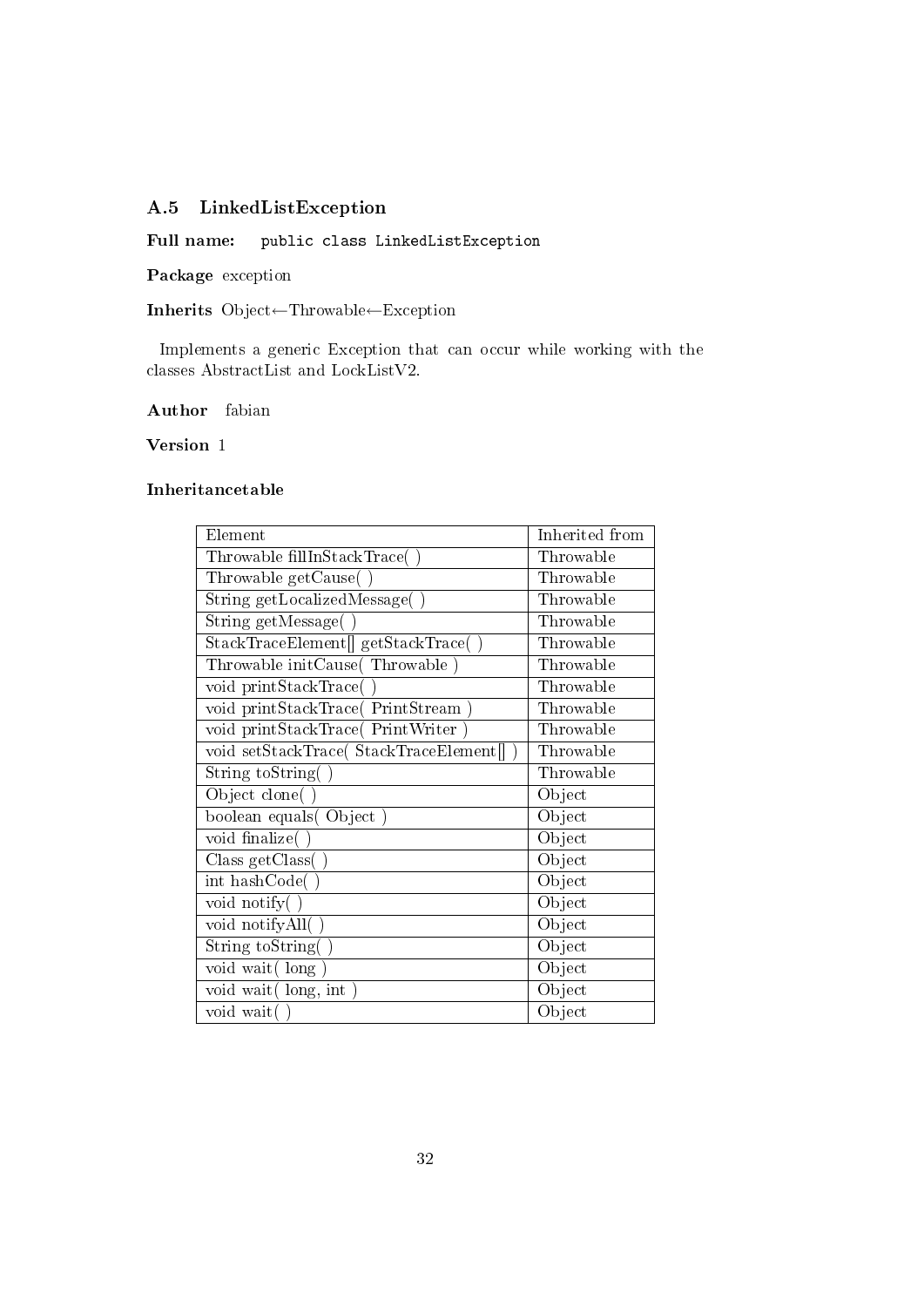public LinkedListException( String message ) Class constructor. Parameter String message the message contains information why the exception was thrown

#### A.6 EmptyListException

Full name: public class EmptyListException

Package exception

Inherits Object←Throwable←Exception←LinkedListException

EmptyListExceptions are thrown when an illegal operation is performed on an empty list. This class extends LinkedListException.

Author fabian

Version 1

| Element                                 | Inherited from |
|-----------------------------------------|----------------|
| Throwable fillInStackTrace(             | Throwable      |
| Throwable getCause()                    | Throwable      |
| String getLocalizedMessage(             | Throwable      |
| String getMessage(                      | Throwable      |
| StackTraceElement  getStackTrace(       | Throwable      |
| Throwable initCause(Throwable)          | Throwable      |
| void printStackTrace(                   | Throwable      |
| void printStackTrace(PrintStream)       | Throwable      |
| void printStackTrace(PrintWriter        | Throwable      |
| void setStackTrace( StackTraceElement[] | Throwable      |
| String toString                         | Throwable      |
| Object clone(                           | Object         |
| boolean equals (Object)                 | Object         |
| void finalize(                          | Object         |
| Class getClass(                         | Object         |
| int hashCode(                           | Object         |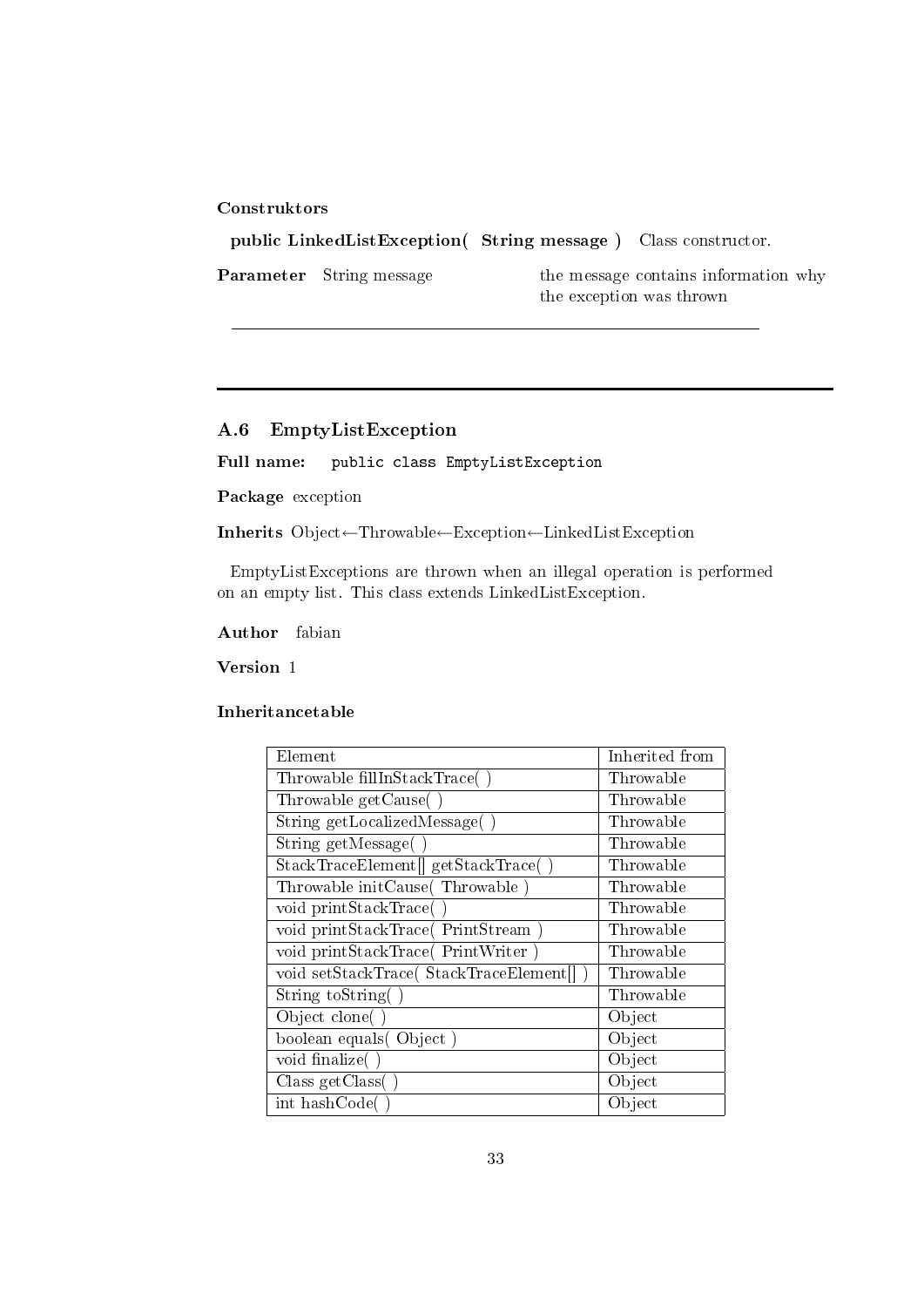| void notify $()$      | Object |
|-----------------------|--------|
| void notifyAll()      | Object |
| String toString(      | Object |
| void wait (long)      | Object |
| void wait (long, int) | Object |
| void wait()           | Object |

public EmptyListException( ) Class constructor. Calls the constructor of the superclass with the message "List is empty.".

See also LinkedListException

#### A.7 InvalidKeyException

Full name: public class InvalidKeyException

Package exception

Inherits Object←Throwable←Exception←LinkedListException

InvalidKeyExceptions are thrown whenever the key of an element is that of the sentinel which is illegal. This class extends LinkedListException.

Author fabian

### Version 1

| Element                             | Inherited from |
|-------------------------------------|----------------|
| Throwable fillInStackTrace()        | Throwable      |
| Throwable getCause()                | Throwable      |
| String getLocalizedMessage()        | Throwable      |
| String $getMessage( )$              | Throwable      |
| StackTraceElement[] getStackTrace() | Throwable      |
| Throwable initCause (Throwable)     | Throwable      |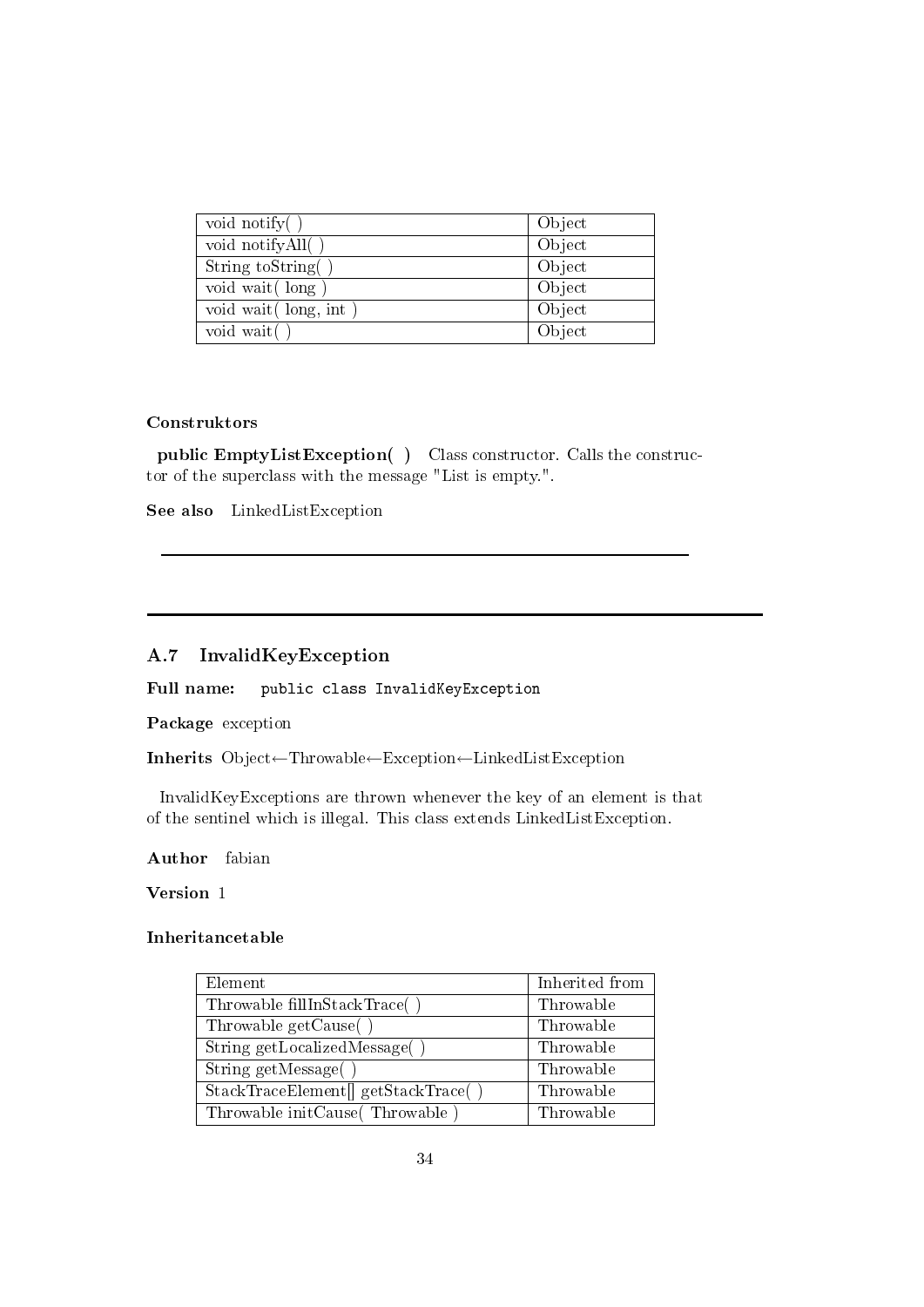| void printStackTrace()                  | Throwable |
|-----------------------------------------|-----------|
| void printStackTrace(PrintStream)       | Throwable |
| void printStackTrace(PrintWriter        | Throwable |
| void setStackTrace( StackTraceElement[] | Throwable |
| String to String                        | Throwable |
| Object clone(                           | Object    |
| boolean equals (Object)                 | Object    |
| void finalize()                         | Object    |
| Class getClass(                         | Object    |
| int hashCode(                           | Object    |
| void notify(                            | Object    |
| void notifyAll()                        | Object    |
| String toString(                        | Object    |
| void wait (long                         | Object    |
| void wait (long, int)                   | Object    |
| void wait                               | Object    |

public InvalidKeyException( ) Class constructor. Calls the constructor of the superclass with the message "Invalid Key.".

See also LinkedListException

#### A.8 NonUniqueKeyException

Full name: public class NonUniqueKeyException

Package exception

Inherits Object←Throwable←Exception←LinkedListException

NonUniqueKeyException are thrown when a node with the same key as one already in the list is tried to be inserted into the list. This class extends LinkedListException.

Author fabian

Version 1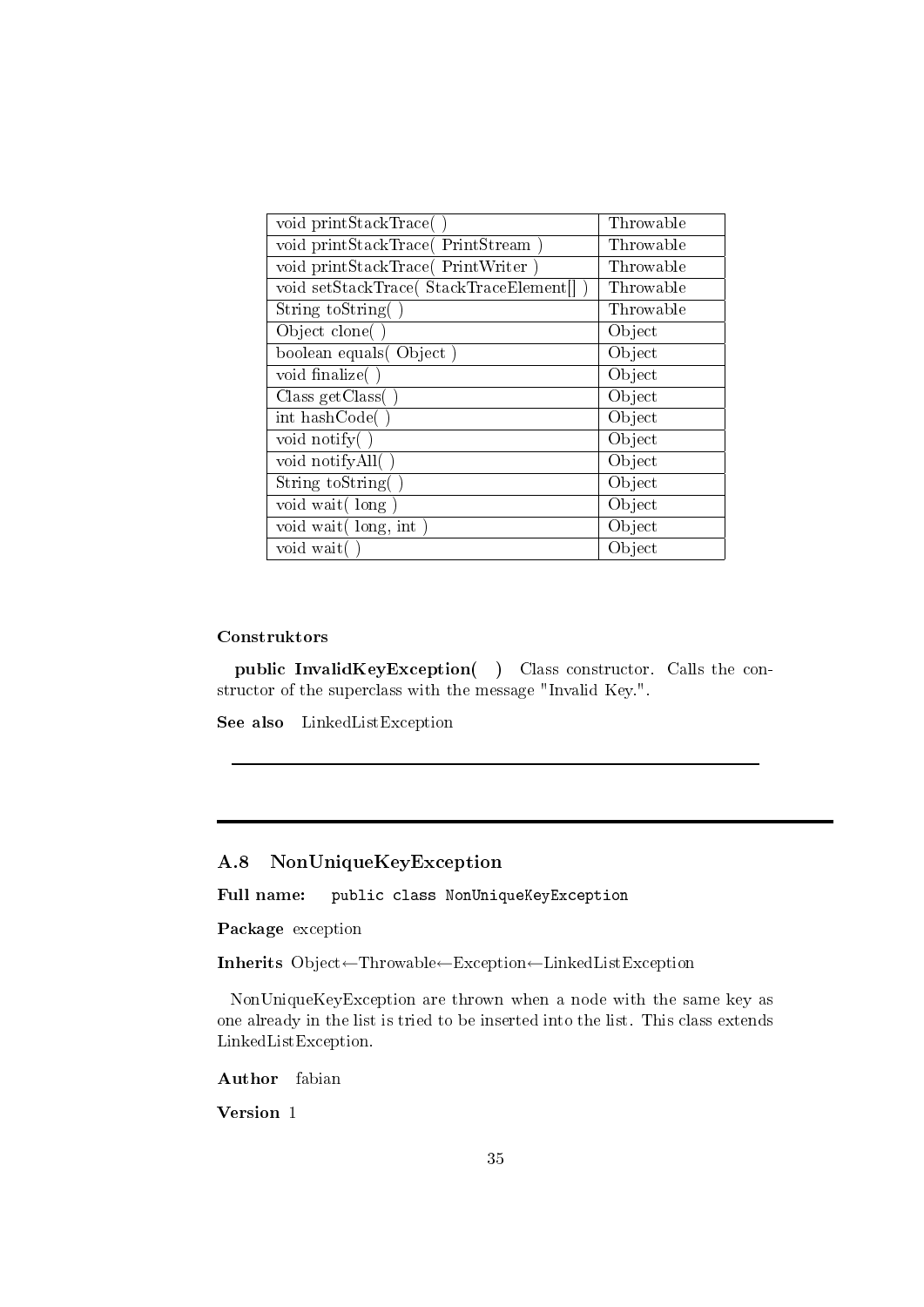### Inheritancetable

| Element                                 | Inherited from |
|-----------------------------------------|----------------|
| Throwable fillInStackTrace(             | Throwable      |
| Throwable getCause(                     | Throwable      |
| String getLocalizedMessage(             | Throwable      |
| String getMessage(                      | Throwable      |
| StackTraceElement[] getStackTrace()     | Throwable      |
| Throwable initCause(Throwable)          | Throwable      |
| void printStackTrace(                   | Throwable      |
| void printStackTrace(PrintStream)       | Throwable      |
| void printStackTrace(PrintWriter)       | Throwable      |
| void setStackTrace( StackTraceElement[] | Throwable      |
| String toString(                        | Throwable      |
| Object clone(                           | Object         |
| boolean equals(Object)                  | Object         |
| void finalize(                          | Object         |
| Class getClass(                         | Object         |
| int hashCode(                           | Object         |
| void notify()                           | Object         |
| void notifyAll()                        | Object         |
| String toString(                        | Object         |
| void wait (long                         | Object         |
| void wait(long, int)                    | Object         |
| void wait()                             | Object         |

#### Construktors

public NonUniqueKeyException( ) Class constructor. Calls the constructor of the superclass with the message "Key already in list.".

See also LinkedListException